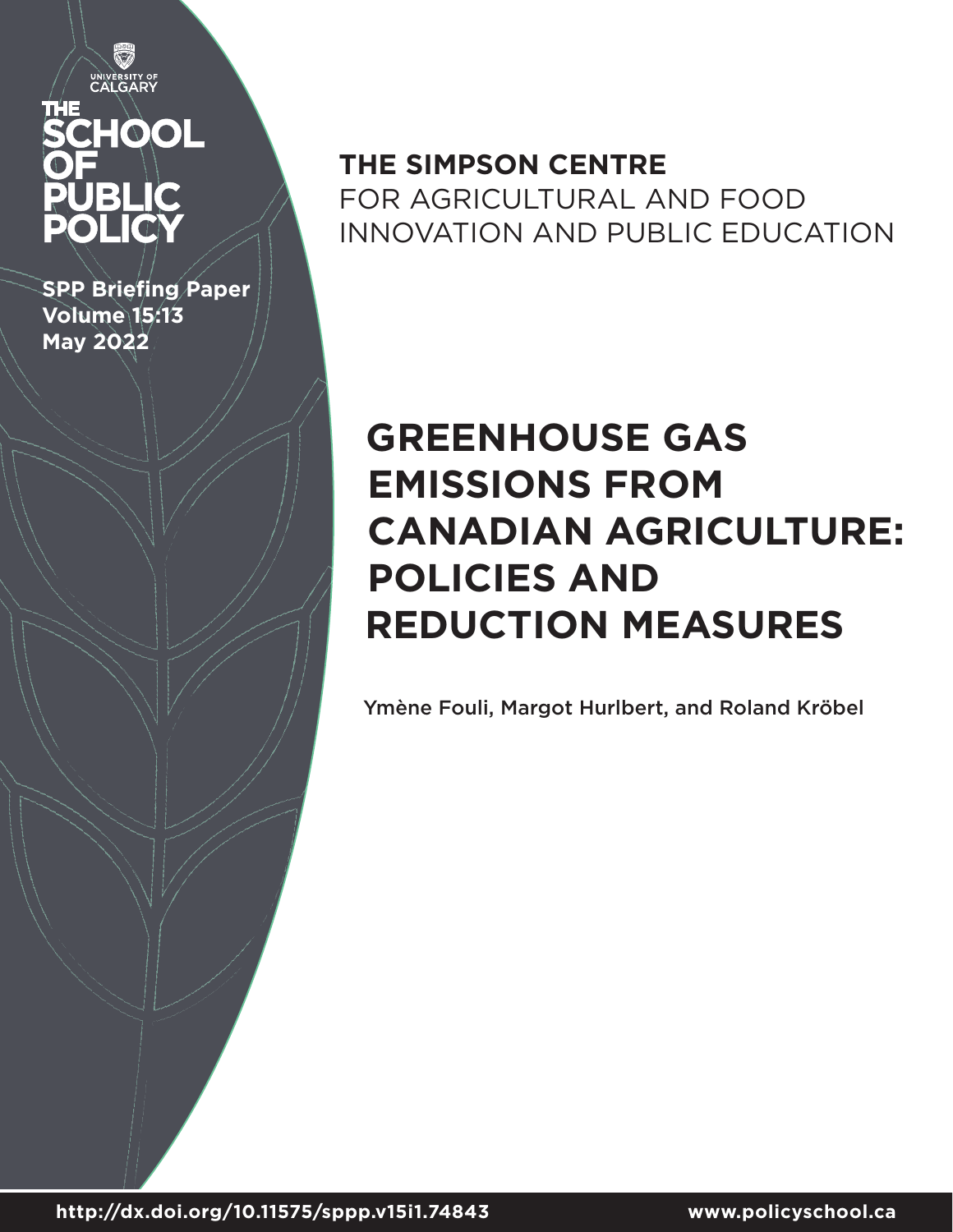# **GREENHOUSE GAS EMISSIONS FROM CANADIAN AGRICULTURE: POLICIES AND REDUCTION MEASURES**

Ymène Fouli, Margot Hurlbert and Roland Kröbel

## **SUMMARY**

Current reports indicate that during the 21st century, global warming of 1.5° C and 2° C will be exceeded. Total greenhouse gas (GHG) emissions continue to increase in Canada, with the agricultural sector contributing approximately 10 per cent of these. Since GHG emissions are closely tied to population growth, it is imperative to act now to mitigate emissions because the agricultural sector is under pressure to increase production as the population grows. Estimates are that the world's population will grow from 7.7 billion in 2019 to 9.7 billion by 2050.

There is no one solution that will effectively mitigate GHG emissions in all regions. Different regions in Canada have different challenges and capacities to address their GHG emissions. Guidelines, programs, policies, and best management practices need to consider these regional differences to ensure their success. They also need to support sustainable development, food security, poverty eradication, justice, and equality.

The key to designing successful regional policies is having carbon accounting programs that the industry is willing to use. Even though there are accounting schemes (globally, federally, and provincially), they are not consistent and have limited monitoring and verification of actual carbon reductions. In addition, producers do not use them due to the large amounts of paperwork and small economic benefit. Regularly monitored, seamless carbon accounting programs can be adopted within subsectors of the agricultural industry and within similar climatic regions to help determine potential carbon sinks and opportunities to minimize GHG emissions, as well as identify best policies for each region and subsector.

Data from carbon accounting programs need to be shared and communicated to help align industry, provincial and federal GHG inventory programs. These data need to be included in the National Inventory Report for a better overall view of GHG emissions and the effects on them of programs and policies.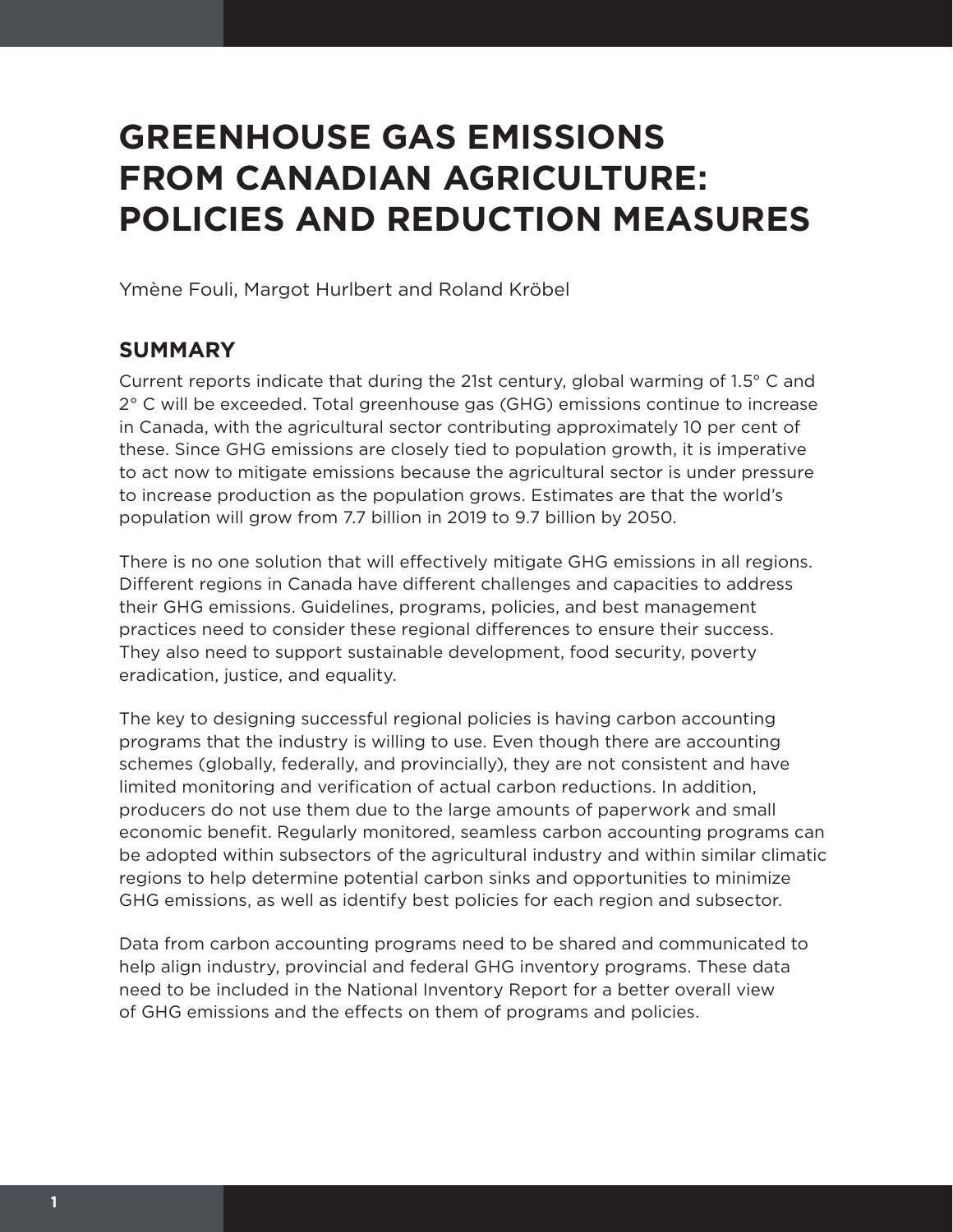Adoption of a federal, provincial, and municipal carbon tax can also be an effective solution but there are many barriers to the carbon tax, including general public opinion. To make the carbon tax successful, there must be increased communication between policy-makers, agri-businesses, and the general public to help identify contexts and barriers to its adoption.

Successful measures and practices for reducing agricultural GHG emissions tend to support technological solutions and do not face significant barriers to uptake, such as no-till practices, optimizing animal feed and additives, feed grain processing for improved digestibility and genetic selection and breeding, to name a few. Many of these techniques are already supported by provincial best management practices and farm stewardship programs.

Finding policy solutions that increase farm net income while reducing GHG emissions in Canada is possible and will be the most successful. A few modeling tools are currently available to producers to assess GHG emissions of a variety of land uses and farm activities. The more user-friendly the models are, the more producers and businesses will use them, and the more data will be captured and used to improve GHG emission estimations and predictions, and mitigate GHG emissions from Canadian agriculture.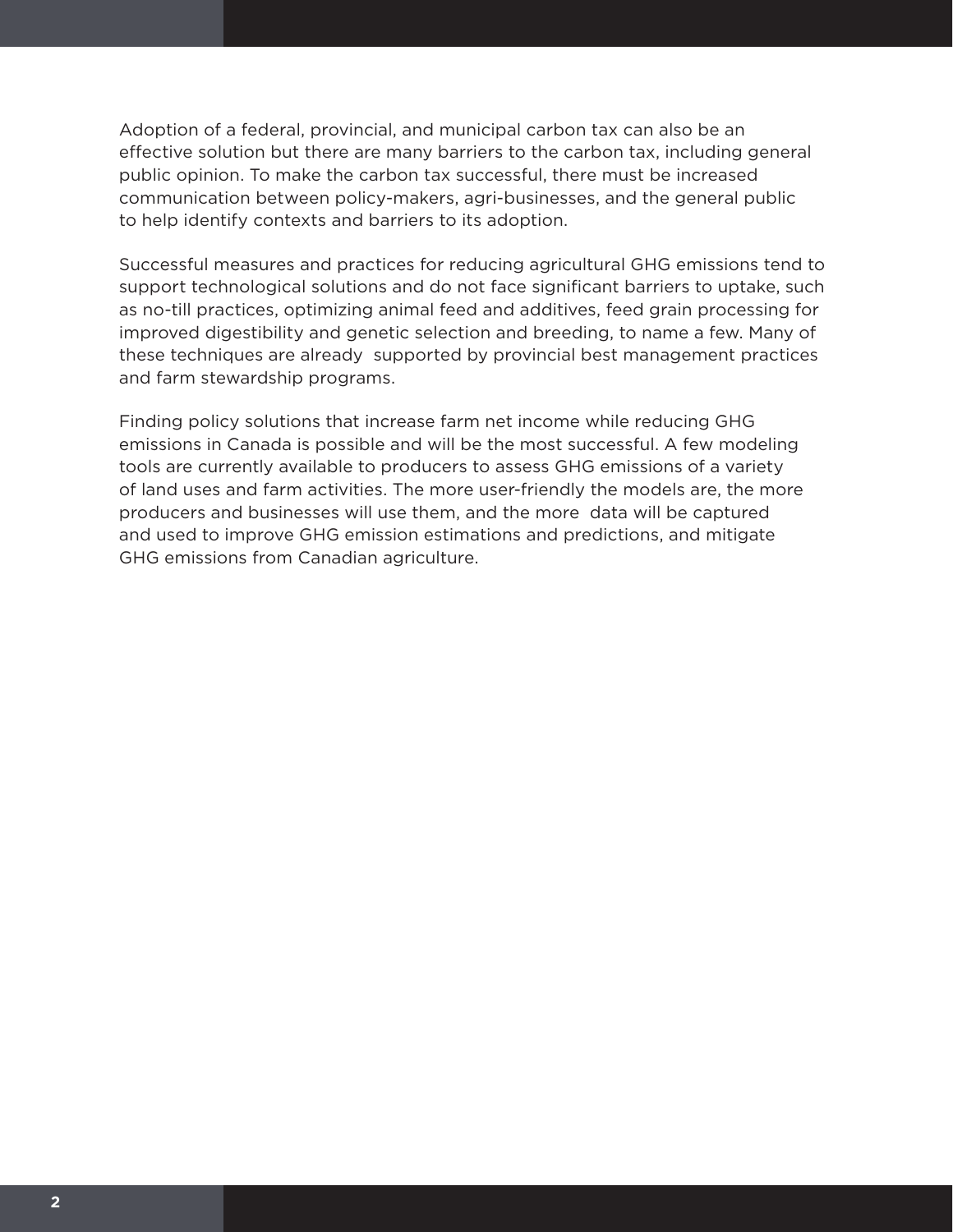## **ABSTRACT**

Despite numerous national and international climate conferences, meetings and workshops leading to various greenhouse gas (GHG) emission targets and agreements since the 1970s, total GHG emissions in Canada continue to increase. They reached 729 megatonnes of carbon dioxide equivalent (Mt CO<sub>2</sub> eq) in 2018, with the Canadian agricultural sector contributing approximately 10 per cent of total GHGs emitted. Different regions of the country contribute different levels, face different challenges and have different capacities to address their GHG emissions.

Designing climate guidelines, programs, policies and adopting best management practices (BMPs) that promote relevant local and regional adaptation and mitigation efforts is important. Mechanisms such as setting a carbon price, capand-trade systems and tax-based policies contribute to decreased GHG emissions. GHG emissions in Canada are regulated at the federal level via a national carbon pricing policy and provinces have set limitations on GHG emissions via pricing or taxation. Agriculture has the potential to mitigate GHG emissions by applying BMPs that reduce emissions and increase carbon storage in soils. Meanwhile, the pressure is increasing on the agricultural sector to increase production, both for local commodities and those destined for export, to feed a growing population.

This paper explores agricultural policies and measures that encourage farmers and producers across Canada to reduce their GHG emissions. Specifically, national and provincial measures and implications are presented and compared to international measures and outcomes. Finally, recommendations are made for future climate policy research and adoption.

## **POLICY RECOMMENDATIONS**

- Design, implement and regularly monitor and evaluate detailed, seamless carbon accounting programs. These programs can be adopted within subsectors of the agricultural industry and within relatively similar climatic regions such as municipalities and counties. Two objectives will be reached: (1) determine potential carbon sinks and opportunities to minimize greenhouse gas emissions within each subsector of the agricultural industry; and (2) identify best policy frameworks for every region and every subsector.
- Implement, monitor and evaluate the adoption of a federal, provincial and municipal carbon tax. Increased communication between policy-makers and the agri-business community will identify contexts for adopting a carbon tax, as well as barriers to its adoption. All feedback will be incorporated into designing a more generally approved measure.
- Implement, monitor and evaluate the adoption of carbon pricing measures.
- Communicate and share data from carbon accounting programs so that industry, provincial and federal greenhouse gas inventory programs are aligned and included in the National Inventory Report.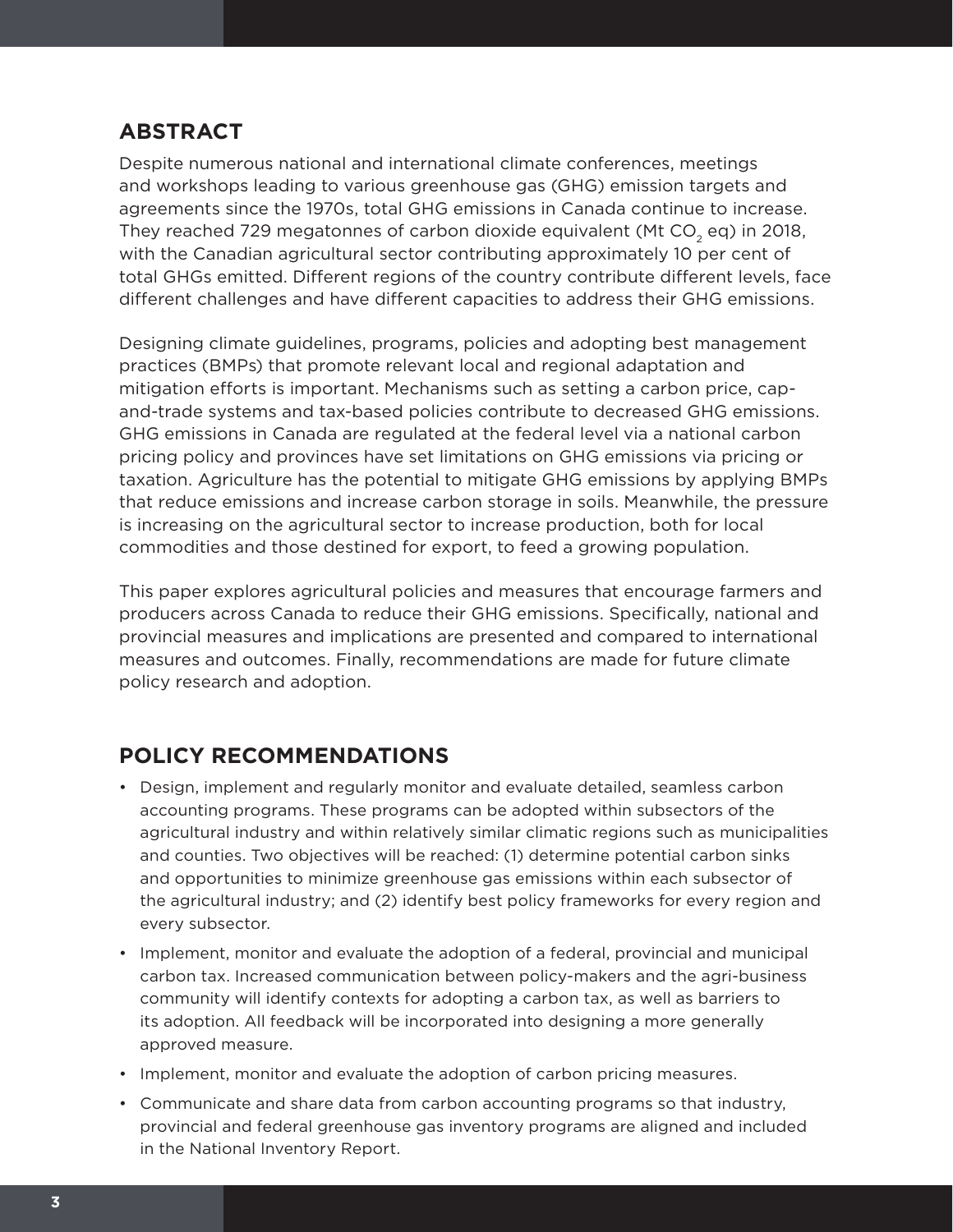## **INTRODUCTION**

## INTERNATIONAL EMISSION REDUCTION

Since the first World Climate Conference held in Geneva in 1979, a series of workshops, meetings and conferences have brought international scientists and politicians together to establish a target for global CO<sub>2</sub> emissions. In 1988, the target was to reduce global CO<sub>2</sub> emissions by 20 per cent of 1988 levels by 2005. In 1992, the United Nations Framework Convention on Climate Change was signed at the Earth Summit in Rio de Janeiro, with a goal to reduce CO<sub>2</sub> emissions by 2000 to the 1990 levels. Since the first Conference of the Parties in Berlin in 1995, countries have gathered regularly to negotiate international agreements, set targets for greenhouse gas (GHG) emissions and discuss mechanisms to reach these targets. The International Panel on Climate Change (IPCC), established in 1988 by the World Meteorological Organization and the United Nations Environmental Programme, assesses the science related to climate change and has served as the basis for determining emission targets and timelines at international negotiation gatherings.

Climate change is a global problem that requires urgent collective action. As stated in the Sixth Assessment Report (IPCC 2021): "Global warming of 1.5°C and 2°C will be exceeded during the  $21<sup>st</sup>$  century unless deep reductions in GHG emissions occur in the coming decades." Different countries contribute different amounts of GHGs to the atmosphere, they face different challenges and have different capacities to address climate change. However, GHGs accumulate over time and mix in the atmosphere, emissions from one region affect another and co-operation among jurisdictions is required to mitigate emissions. It is important to design climate policies that promote adaptation and mitigation efforts and also support sustainable development, food security, poverty eradication, justice and equality. Policy approaches by national and local governments include adaptation planning, decision-making and implementation, providing support and relevant frameworks to institutions, to the private sector and to communities and civil society. Policy measures that address climate change mitigation use mechanisms such as setting a carbon price, cap-and-trade systems and tax-based policies, such as a carbon tax aimed at reducing GHG emissions. In some countries, fuel taxes have also contributed to decreased GHG emissions.

Although economy-wide regulatory approaches such as energy efficiency standards can be effective in reducing emissions, industry-specific policies can address specific industry targets and barriers to achieving them, whether economic, social or environmental.

In Canada, GHG emissions are regulated at the federal level via a national carbon pricing policy. In addition, several provinces have set limitations on GHG emissions via pricing or taxation.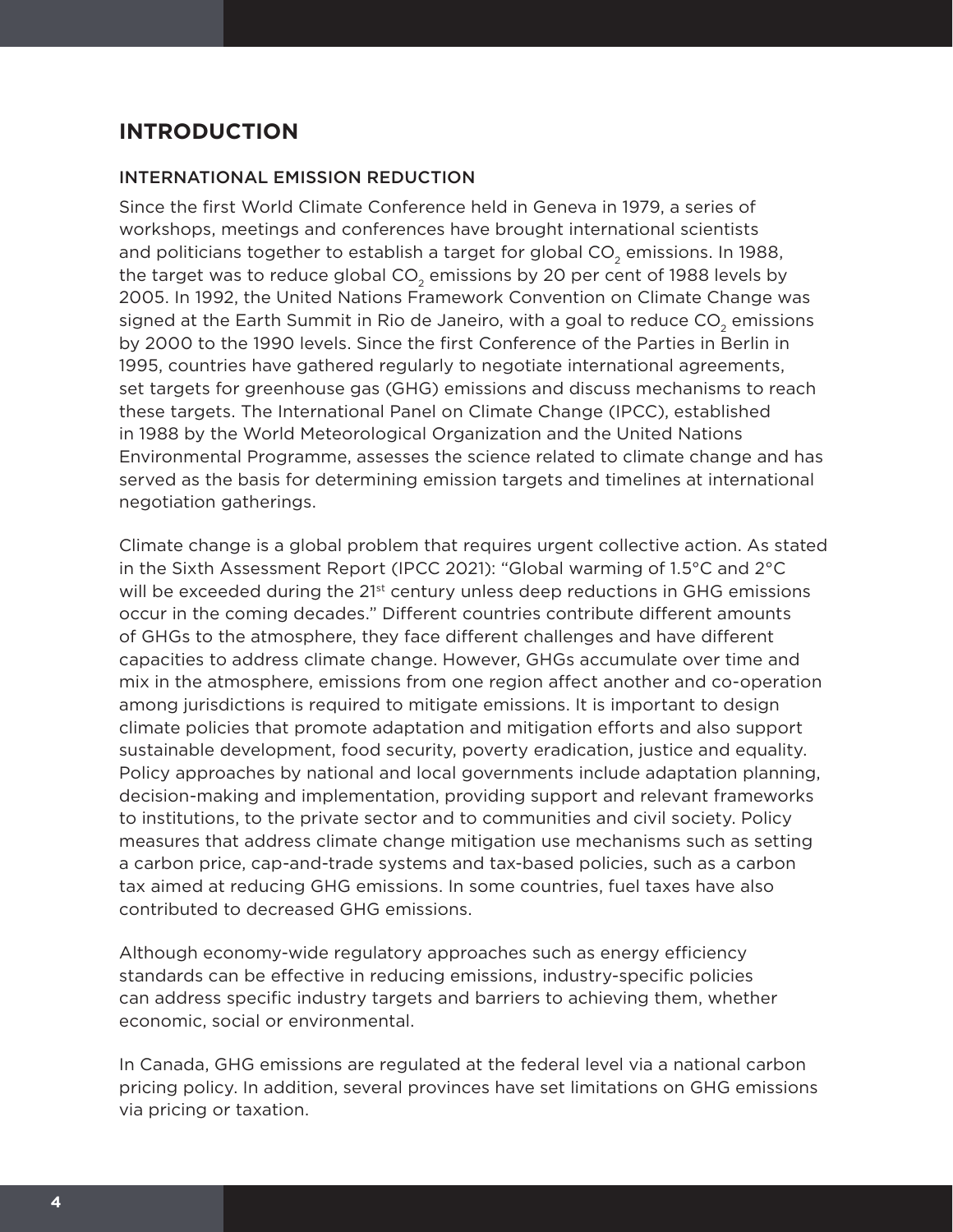## THE ROLE OF AGRICULTURE IN EMISSION REDUCTIONS

Agriculture has the potential to mitigate GHG emissions by applying best management practices (BMPs) that either reduce them or encourage the capture and storage of carbon in soils. Mitigation can also be achieved by reducing the intensity of GHG emissions per unit of production, if production remains stable. In either case, a reduction in the productivity of conventional agricultural systems would likely be the consequence. Both of these efforts can be encouraged through policy. However, using regulatory approaches may endanger farms already close to the limit of economic viability and incentive approaches may not be very effective due to limitations in investment.

Reporting agricultural GHG emissions has become pressing as a significant gap exists between current public policies, nationally determined contributions and those needed to achieve the Paris agreement targets (Roelfsema et al. 2014, 2020). While GHG emissions are closely tied to population growth, median estimates are that the current 7.7 billion people worldwide in 2019 will grow to 9.7 billion in 2050 and to 10.9 billion in 2100 (UN World Population Projections 2019). To support this growing population, agriculture will need to increase production volumes while decreasing its carbon intensity, and while also keeping costs within reach for developing nations for food security. Getting ahead of the curve by acting now saves costs and lessens impacts of climate change in the future (IPCC 2018). Acting now means addressing policy gaps and putting measures in place for both adaptation and mitigation strategies. Acting now includes monitoring and evaluating current policy implementation strategies. It also allows the development of incentivized policy, the provision of economic co-benefits and nudges preferentially towards carbon reductions, as opposed to mandatory and not-sowelcome regulatory intervention and penalties.

This paper presents current agricultural policies and measures that encourage farmers and producers across Canada to reduce their agricultural GHG emissions.

## **NATIONAL AND REGIONAL MEASURES: CURRENT CANADIAN AGRICULTURAL POLICIES AND CARBON CREDIT SYSTEMS**

Including agricultural emissions in carbon accounting schemes is a nascent development provincially, federally and globally. Consequently, there is a lack of consistent and agreed-upon standards and global measurement tools. Producers have exercised little uptake in current programs due to the ominous paperwork and the small economic benefit the programs offer, such as those in Alberta. While provinces do have policies, there is limited monitoring, verification and reporting of actual carbon reductions.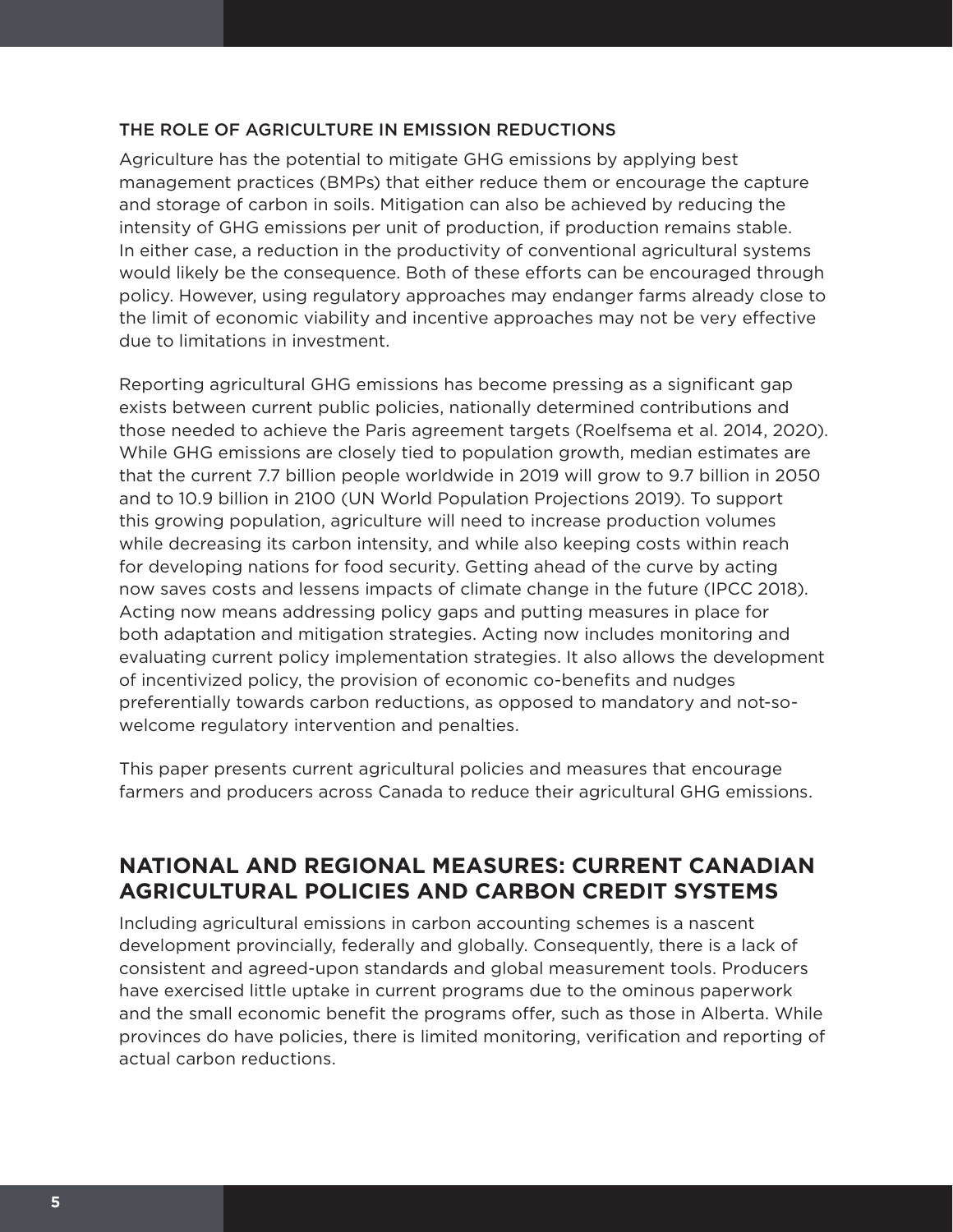## **NATIONAL**

Agriculture is a sector that depends on local soil and climatic conditions as well as market prices and is therefore considered a high-risk sector. Policy interventions include financial incentives to farmers (approximately C\$5.7 billion) for economic stabilization programs and investments in the 21 agricultural research and development centres located across the country (Kroebel et al. 2021). The authors expressed that such policies have provided tools to increase agricultural production over time, but have also resulted in broadening the environmental impact of agriculture. There is therefore a need to study long-term policy impacts, both economic and environmental, and to adapt them so that it is profitable and sustainable to run a farming business.

Policies can be in the form of regulations where certain practices are mandated or in the form of financial incentives, such as subsidies, payment programs and tradable permits where the farmers decide to adopt BMPs. According to Weersink et al. (1998), economic instruments such as financial incentives are superior to regulatory policies in reducing the environmental impacts of agriculture. They are more cost effective as they encourage farmers and businesses with the lowest cost of making a change in their management practices to make the biggest changes. Farmers and businesses are then free to make their own choices for change and adaptation, whereas regulatory instruments allow policy-makers to make choices for them. In addition, economic instruments encourage technological innovations through financial rewards. A successful program that supports farms with incentives and payment schemes is ALUS (Alternative Land Use Services). Funded from a variety of sources, it is a community-developed and farmer-delivered program that is active in six provinces so far and encourages environmental stewardship through conservation, restoration and ecosystem services (ALUS 2021). A new initiative to promote long-term climate resiliency in the agricultural sector is the recent call for proposals for the On-Farm Climate Action Fund. This fund will provide \$200 million to support farmers who adopt beneficial management practices that store carbon and reduce GHG emissions, specifically cover cropping, nitrogen management and rotational grazing practices. The objective is to improve the management of up to 792,000 hectares of land and reduce GHG emissions by 40–45 per cent by 2050 (Agriculture and Agri-Food Canada 2021).

In December 2016, the Federal-Provincial-Territorial First Ministers formed a Pan-Canadian Framework on Clean Growth and Climate Change which envisioned a system that either priced carbon rising to \$50 per tonne by 2022 or that meets a cap-and-trade system with an emission reduction equivalent to the one achieved by the carbon price (Agriculture and Agri-Food Canada 2018). In late 2020, the federal government further unveiled its carbon pricing plan to increase the carbon tax to \$170 per tonne by 2030.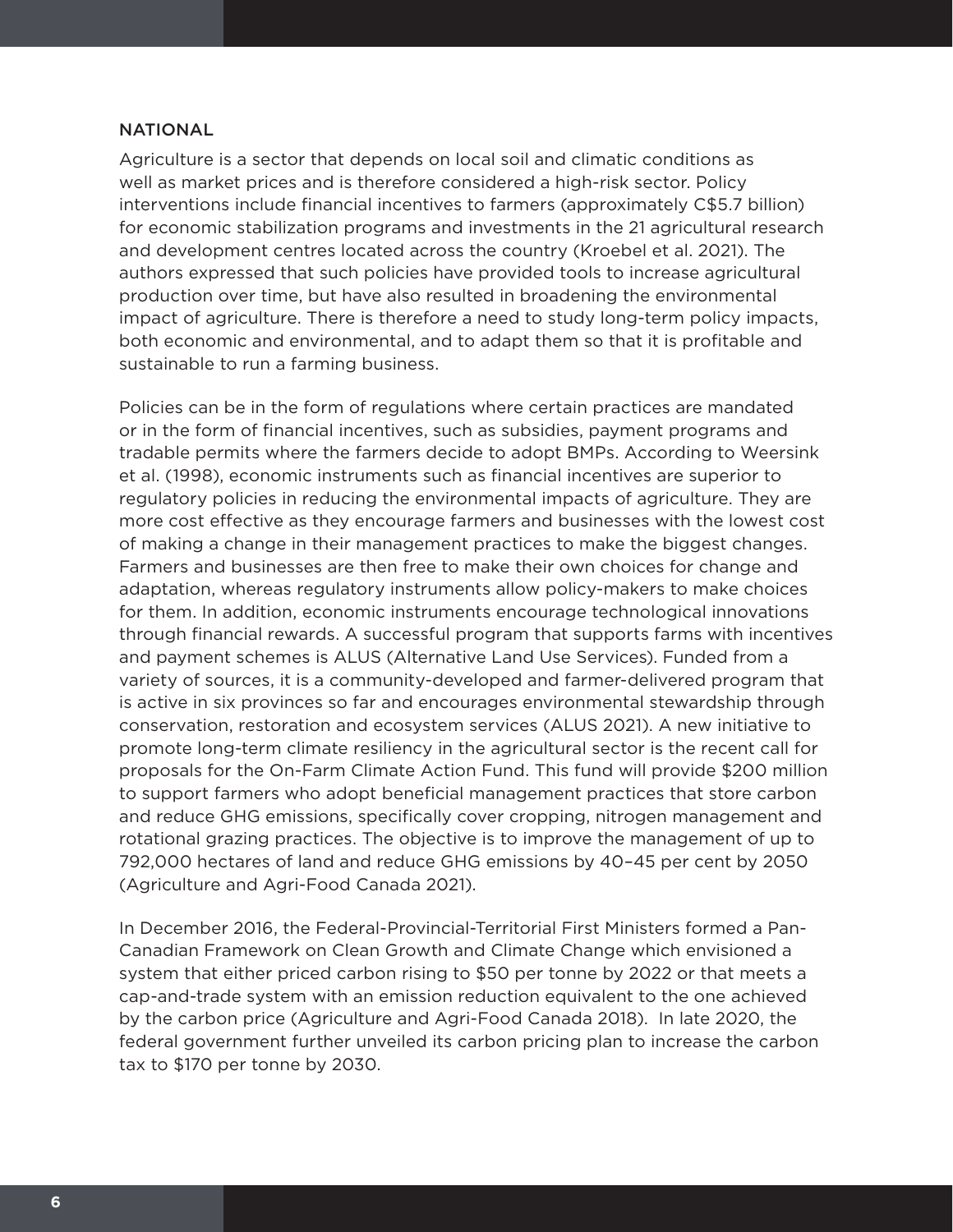Agricultural activities that produce GHG emissions are largely exempt from carbon pricing (ECCC 2020). Most of Canada's agricultural production occurs in the Prairie Provinces where carbon tax is strongly opposed. Some jurisdictions exempt diesel and gasoline from carbon pricing in agricultural production, while others (Alberta) do not (Agriculture and Agri-Food Canada 2018).

## PROVINCIAL/TERRITORIAL

## Alberta

Agriculture contributes approximately seven per cent of Alberta's GHG emissions (Government of Alberta 2021) and it is unclear whether this includes emissions from energy use (i.e., operating machinery, heating homes) and industrial processes (i.e., fertilizer manufacture). In 2018, GHG emissions in Alberta reached approximately 270 Mt CO<sub>2</sub> eq (ECCC 2020). This computes to 18.9 Mt CO<sub>2</sub> eq emitted by the agricultural sector in Alberta.

Alberta's Climate Change and Emissions Management Act, passed in 2003, was the first legislation related to climate change in Canada and has been replaced with the Emissions Management and Climate Resilience Act as of January 1, 2020 (Alberta Carbon Registries 2020). Alberta's strategy to reduce GHG emissions includes the carbon offset market. A carbon levy is applied to the price of all fuels and large emitters have an output-based system. When a producer makes a change in management that reduces emissions, this producer earns extra income and increases production efficiency.

Alberta has four approved agricultural protocols for creating carbon offsets: conservation cropping, reducing GHG emissions from fed cattle, micro-generation of renewable energy and biogas production through anaerobic decomposition of agricultural materials. Conservation cropping supports less traffic and soil disturbance on cropped areas, resulting in increased organic matter and stored carbon in the soil. This is the most widely used protocol, but novel adoption is expected to be minimal since this measure has been widely adopted in the past. The fed-cattle protocol, adopted by some feedlots, supports a reduction in time spent in feedlots through improved efficiencies. A beef genetics protocol supports the use of cattle that are bred for more efficient feed use in order to reduce GHG emissions. The micro-generation protocol supports carbon offsets for either solar or wind power production, small scale and connected to the grid. The potential return is one cent per kWh at current carbon prices. This protocol has recently become operational and has not yet been widely used. The biogas protocol, adopted by large biogas plants, focuses on using agricultural waste to generate  $CH<sub>4</sub>$ and  $CO<sub>2</sub>$  used in electricity or renewable natural gas production (Government of Alberta 2020).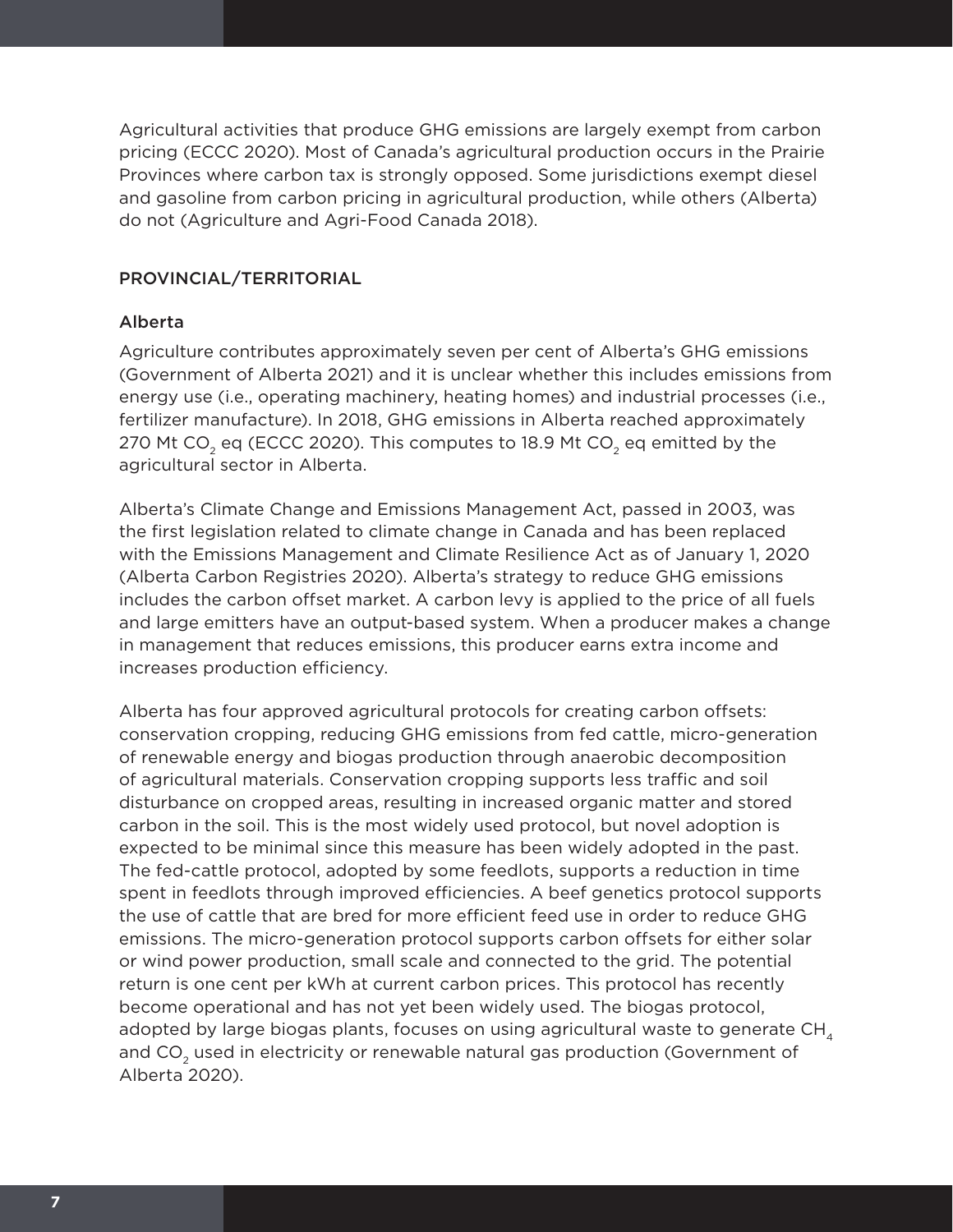Since 1990 agricultural producers, especially in Alberta and Saskatchewan, have made important contributions to retaining organic material and carbon in soil for economic reasons and best agricultural management practices (Fan et al. 2019). Recent National Inventory reports have mentioned these positive developments but caution of a reversal of this trend due to financial and market pressures (ECCC 2020). Alberta's emission offset system has made important contributions (Swallow and Goddard 2013). In 2011, the government of Alberta reported a reduction of 3.2 million tonnes of  $CO<sub>2</sub>$  eq from the atmosphere with the adoption of approved agricultural protocols (Government of Alberta 2011). A study by the University of Alberta in 2012 collected data from Alberta agricultural producers, through a survey and direct interviews, to understand factors affecting their participation in carbon markets. They found that local markets and farm-specific factors affected participation more than global or provincial benefits. The influence of local aggregators bridging the gap between producers and companies interested in purchasing offsets appeared to be key. Unfortunately, aggregators charge high fees and do not provide sufficient technological support to producers (Nordstrom and Swallow 2012).

The Canadian Fertilizer Institute, in partnership with Alberta Innovates Bio Solutions and the Climate Change and Emissions Management Corporation (CCEMC), initiated Farming 4R Land for Alberta's producers. The goal of this initiative was to demonstrate economic, social and environmental returns by implementing a 4R Nutrient Stewardship: using the right source at the right rate, at the right time and in the right place. This program protects soil quality and minimizes nutrient loss through efficient fertilizer applications. Beneficial management practices were recommended in order to reduce emissions through the Nitrous Oxide Emissions Reduction Protocol (NERP) when producers applied fertilizers on their fields. Alberta approved the use of NERP in its regulatory carbon marketplace in 2010, and producers began earning offset credits. Adapting this protocol resulted in a net economic benefit ranging from \$9/acre to about \$87/acre (Canadian Fertilizer Institute 2017). Research is being conducted to measure actual nitrous oxide emission reductions using the NERP protocol and to develop verified estimates that could be included in the national inventory.

Cost-sharing and payment programs, such as Alberta's agricultural carbon offset program, encourage the adoption of BMPs and are widely implemented. However, it is unclear whether the regulatory standards are clearly designed and whether the BMPs are correctly identified for the farm or business. One option presented by Kröbel et al. (2021) is a cross-compliance approach that combines environmental policy standards with farm income support payments to cover some of the tradeoffs to achieving the desired policy outcomes, such as climate resiliency and environmental sustainability. The authors also stress the importance of involving farmers and businesses in research and development projects conducted by agricultural research institutions. This promises the development of relevant, applicable and endorsable BMPs, as well as increased communication-building processes between policy-makers and the agri-business community. In addition,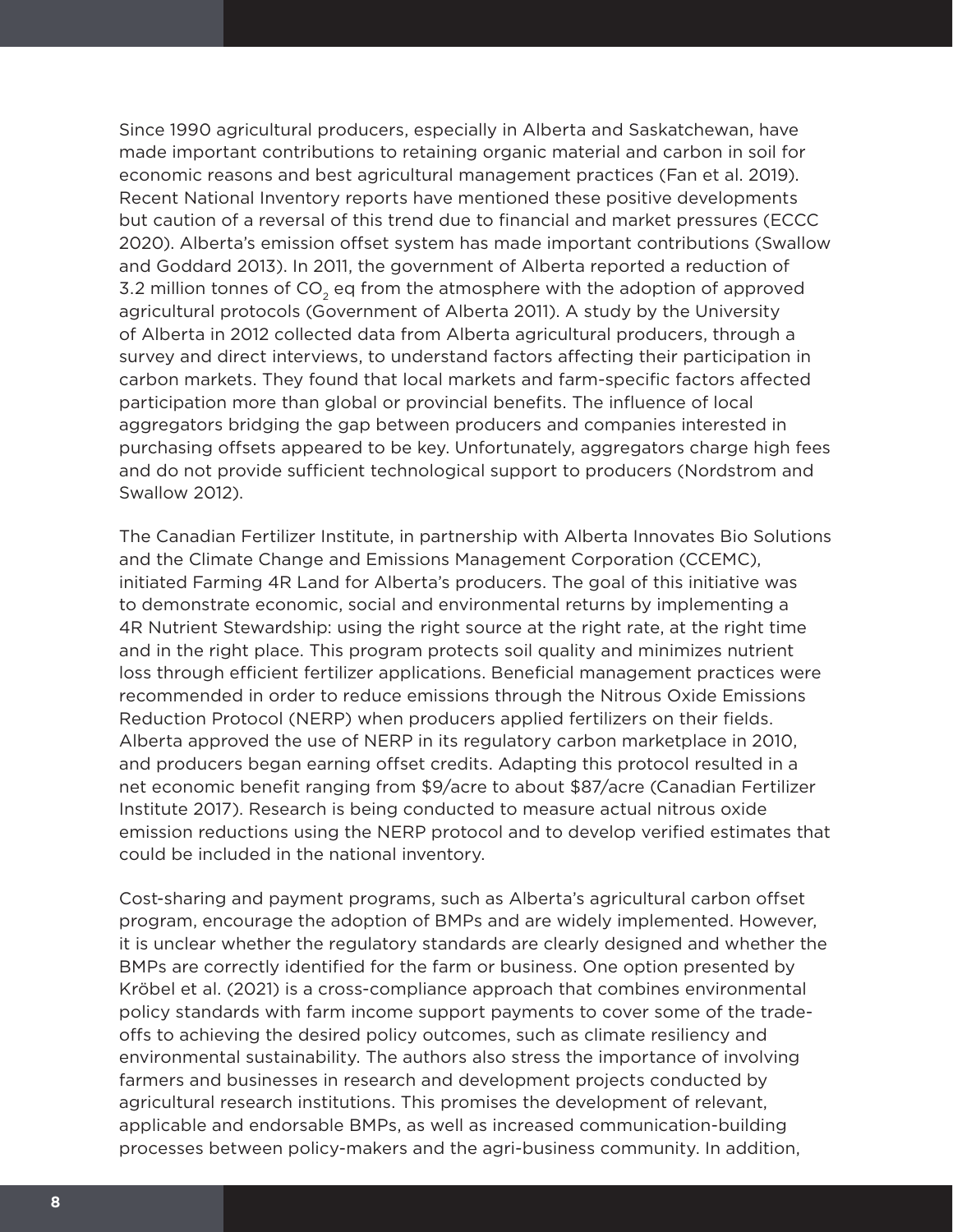this allows a better way to track BMPs and their adoption, with these data more readily available for use in estimation models and national reporting systems.

## Saskatchewan

Agriculture contributes approximately 24 per cent of Saskatchewan's GHG emissions (Government of Saskatchewan 2021) and it is unclear whether this includes emissions from energy use (i.e., fuel for driving) and industrial processes (i.e., fertilizer manufacture). In 2018, GHG emissions in Saskatchewan reached approximately 76.4 Mt CO<sub>2</sub> eq (ECCC 2020). This computes to 18.3 Mt CO<sub>2</sub> eq emitted by Saskatchewan's agricultural sector.

Saskatchewan's policies are found in its Climate Resilience Measurement Framework, wherein 25 resilience measures were adopted, including total of agricultural land under permanent cover, total amount of soil organic matter accumulated in cultivated land, percentage of land with 4R nutrient stewardship plan and total protected areas in Saskatchewan. In a 2020 scorecard, other than total amount of soil organic matter, which was ranked as decreasing, all indicators showed either improvements or being maintained. Approximately 0.3 per cent of agricultural land area had a 4R nutrient stewardship plan in 2019, and this was maintained (Government of Saskatchewan 2020a).

Saskatchewan is subject to the federal carbon tax. It recently lost its challenge in the Supreme Court of Canada and has been unsuccessful in negotiating an alternative plan that the federal government will accept. Saskatchewan has an output-based pricing system for large emitters. This pricing system ensures there is a carbon price that includes a federal fuel charge and a price incentive for industrial emitters to reduce their emissions, and innovate, while maintaining competitiveness for reductions.

Saskatchewan also provides incentives for BMPs for agriculture including drainage stewardship, native rangeland and grazing management, permanent tame and native forage and riparian grazing management (Government of Saskatchewan 2020b).

#### Manitoba

In 2018, agriculture contributed approximately 31 per cent of Manitoba's GHG emissions, excluding emissions from energy use, reaching approximately 6.7 Mt  $CO<sub>2</sub>$ eq (Government of Manitoba 2021).

Manitoba decided in 2018 not to establish and implement a carbon pricing system, and therefore, the federal carbon pollution pricing system applies (Government of Canada 2019), despite a recent appeal to the Supreme Court of Canada (Petz 2021). It has an output-based pricing system for large emitters (Agriculture and Agri-Food Canada 2018) and has implemented several incentive programs for the reduction of GHG emissions associated with agriculture. These include the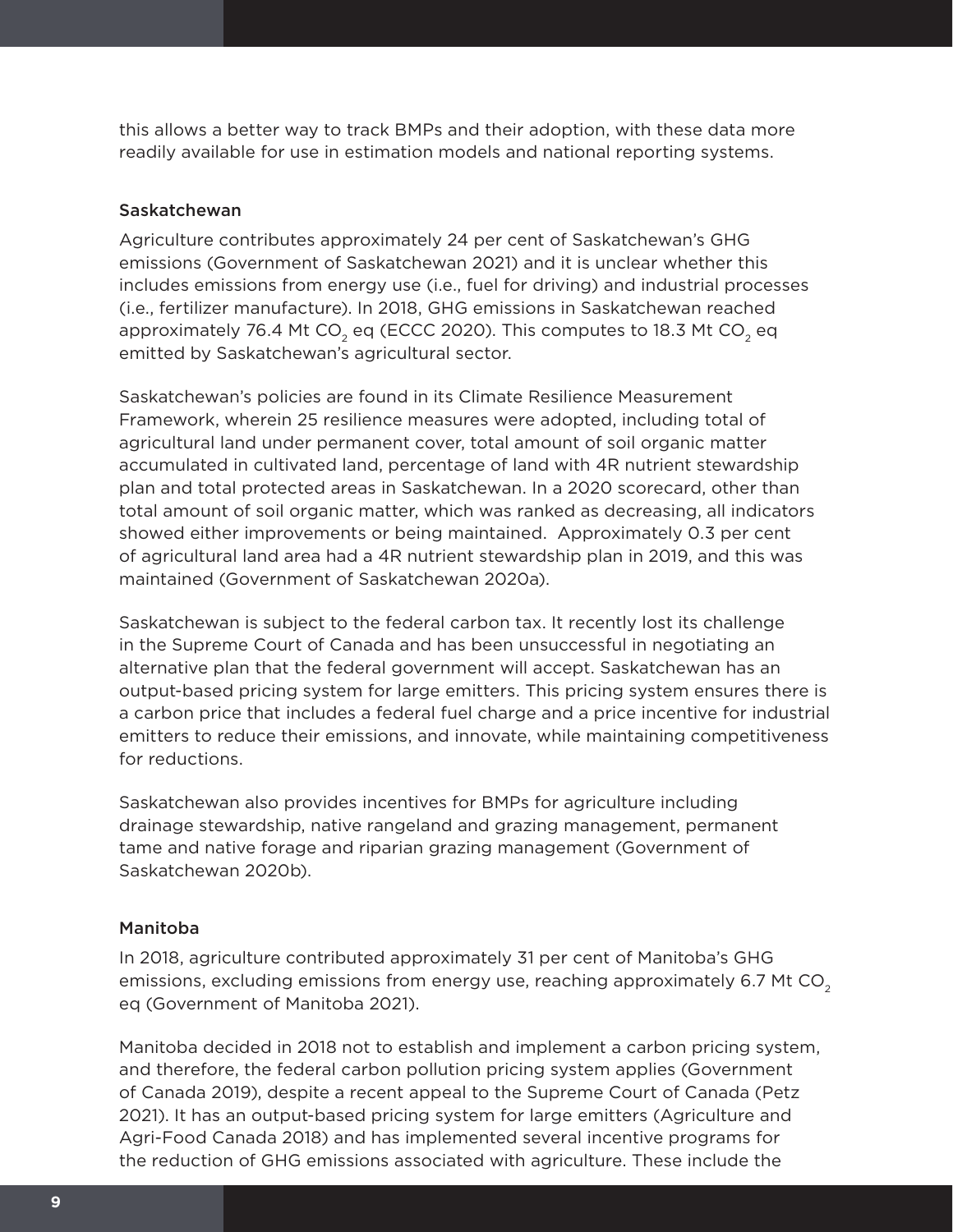Canada-Manitoba Farm Stewardship Program, Covering New Ground, the Manitoba Sustainable Agricultural Practices Program, Environmental Farm Action Program, the Riparian Tax Credit and many agricultural BMPs to reduce emissions. These programs support incentive funding for these BMPs with climate change adaptation and mitigation co-benefits, commencing lifecycle assessments on everything from solar panels to beef, pork and bio-ethanol, wheat and canola (Government of Manitoba 2020).

## Other Provinces and Territories

In 2018, agriculture contributed approximately three per cent of British Columbia's GHG emissions (Government of British Columbia 2020). Total GHG emissions reported by the province reached 67.9 Mt CO<sub>2</sub> eq; the contribution from agriculture computes to 2.0 Mt  $CO<sub>2</sub>$  eq (Government of British Columbia 2020).

In 2018, agriculture contributed approximately 9.6 per cent of Quebec's GHG emissions, corresponding to 7.8 Mt CO<sub>2</sub> eq (Government of Quebec 2020). In Ontario, agriculture is responsible for five per cent of GHG emissions (Government of Ontario 2021). Total GHG emissions in Ontario reached approximately 160 Mt CO<sub>2</sub> eq; the contribution from agriculture computes to eight Mt CO<sub>2</sub> eq (ECCC 2020).

While British Columbia has an explicit price-based system and carbon tax at \$35 and Alberta has a carbon price of \$30 per tonne (Agriculture and Agri-Food Canada 2018), Ontario and Quebec have a cap-and-trade system with a carbon price of \$15-\$20. Carbon pricing is not uniform in relation to agriculture across the provinces. In addition, there is a lack of data that affects the resulting calculation of whether agricultural land is acting as a sink for GHG emissions.

In 2018, 82 per cent of agricultural soils showed net carbon releases in the atmosphere in Ontario (OMAFRA 2018). Although science confirms agricultural practices can turn land into a carbon sink (Gan et al. 2014), these practices have no policy regulating their adoption.

## **HOW DO THESE POLICIES COMPARE TO INTERNATIONAL POLICIES AND MEASURES?**

International governance mechanisms include national offset systems, expanding voluntary carbon markets and government and industry-led cost-share programs (ECCC 2019). Carbon offsets are not enough as emissions continue to rise (Colombo and Rocamora-Montiel 2018; Kragt et al. 2017; Niles et al. 2016) and a suite of policy instruments are required to protect against soil degradation and desertification and enhance efficiency in the food supply chain (IPCC 2019; Monahan et al. 2020). In the land sector, carbon markets are challenging to implement. The EU, Switzerland, the Republic of Korea, Quebec and California all have emission trading systems (ETS) (Narassimhan et al. 2018), but none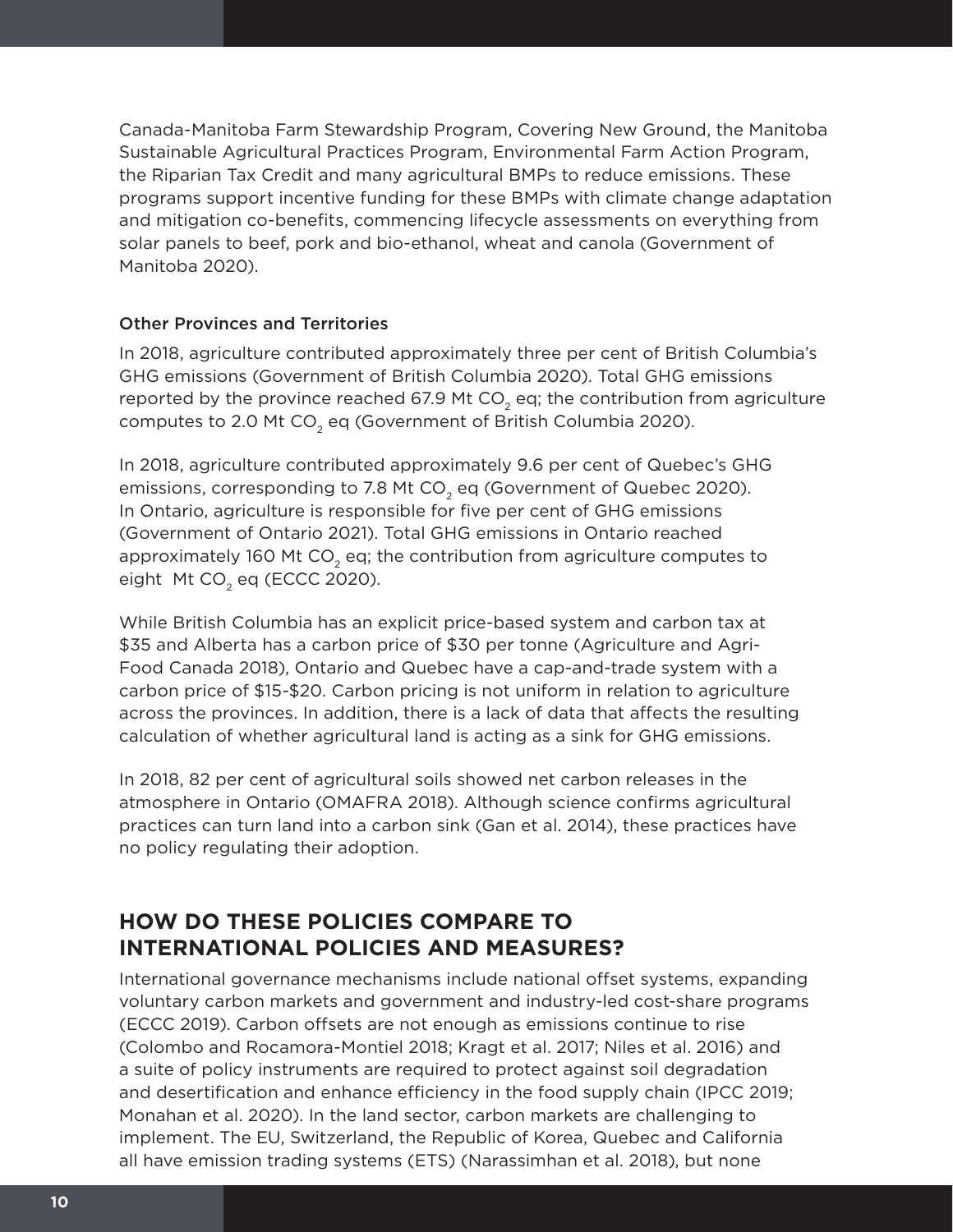have included non-CO<sub>2</sub> (methane and nitrous oxide) emissions from agriculture. New Zealand is considering ways to incorporate agriculture into its ETS. Lack of implementation is due to several reasons: the large number of heterogeneous buyers and sellers; the difficulties of monitoring, reporting and verifying emissions from biological systems introduce potentially high levels of complexity (Wilkes et al. 2017); adverse costs passed on to consumers; the impact on social equity (such as food prices) (Grosjean et al. 2018; Haites 2018); carbon leakage that detracts from jurisdictions being the first adopters; and either losing trade or business to a jurisdiction without carbon pricing (Fellmann et al. 2018). Border adjustments, whereby products coming from jurisdictions without carbon pricing are taxed, can reduce leakage but may exacerbate regional inequality (Böhringer et al. 2012) and contravene WTO rules.

Because agriculture is an important component of its economy, New Zealand is considering incorporating agricultural non-CO<sub>2</sub> gases into existing national ETSs. Although some producer groups have raised concerns, there is generally greater acceptance of the need for climate policies in agriculture (New Zealand Productivity Commissions 2018; IPCC 2019). The issue is complex due to the large number of participants (buyers and sellers) and debate centres around whether obligations should be at the individual farm level or the processor level (ICCC 2018; Beca Ltd. 2018). There is discussion of treating methane, a short-lived gas, differently than nitrous oxide, a long-lived gas (Allen et al. 2016) with respect to its  $CO<sub>2</sub>$  equivalent calculation. The recent IPCC report distinguishes between fossil methane and other methane sources and differentiates between the global warming potentials (IPCC 2021).

## **POLICY OUTCOMES**

Carbon pricing is environmentally effective and relatively low cost. It includes carbon taxes, fuel taxes, carbon markets (cap-and-trade systems or ETSs) or baseline and credit schemes and voluntary markets (IPCC 2019). Cap-and-trade systems are generally more cost effective, but the design of the systems is critical. These policies have demonstrated efficiency and effectiveness in other sectors (IPCC 2019). As the agricultural sector in Canada, and globally, has not yet been fully exposed to carbon pricing, finding the right system for a specific context is a work in progress. For effectiveness, agricultural carbon policies will need to be adapted and co-ordinated globally, and considerations of consumption policies, especially those that reduce food spoilage and waste, are required (OECD 2015).

Successful policies support technological solutions to emission reductions and do not face significant barriers to uptake. Such technical measures include adopting zero emissions on farm machinery and equipment, no-till practices, optimizing animal feed and additives, feed grain processing for improved digestibility, genetic selection and breeding and policies that support expanding the use of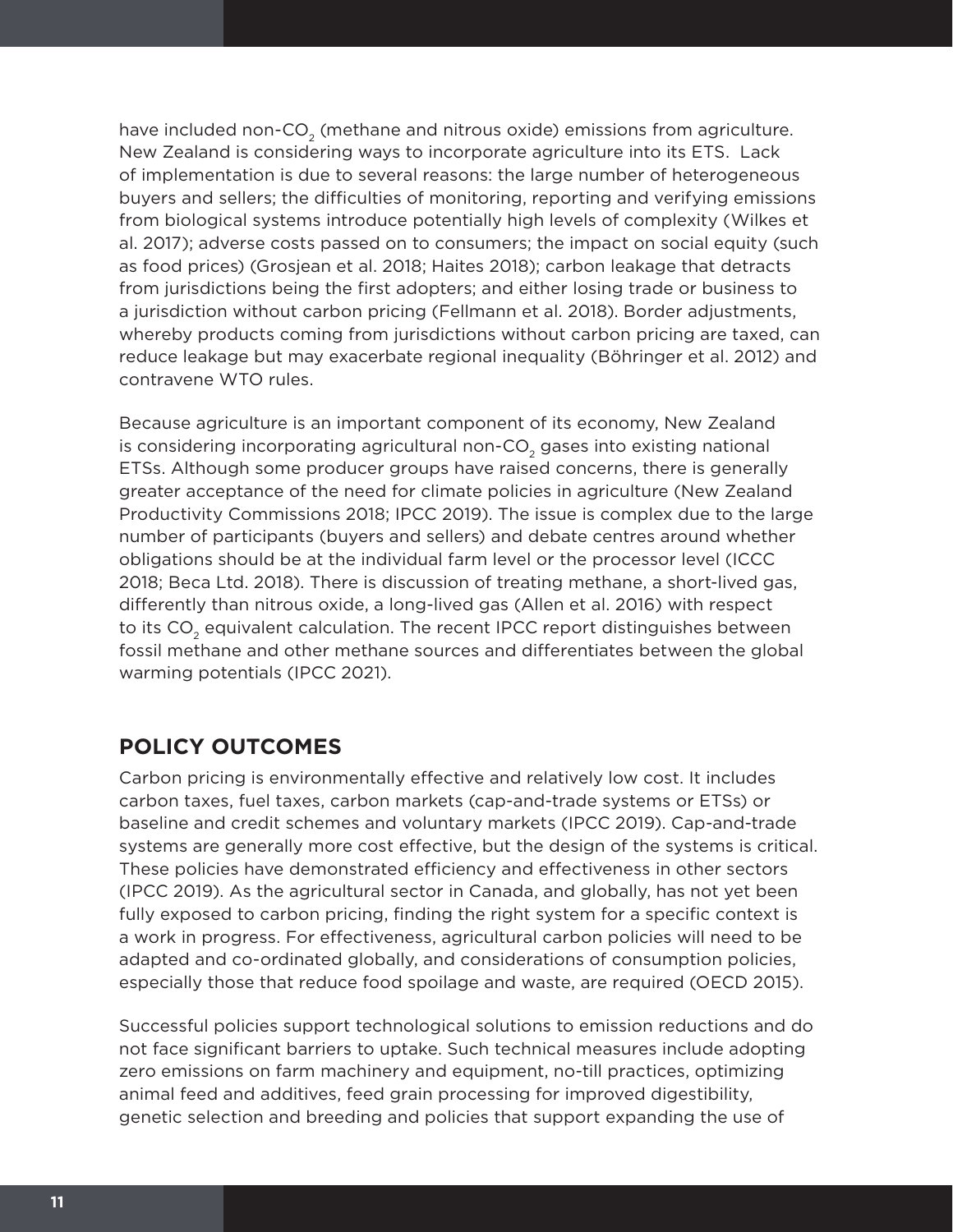anaerobic manure digestions, using nitrification inhibitors and expanding the use of controlled-release and stabilized fertilizers (Ahmed et al. 2020). BMPs and farm stewardship programs support many of these techniques.

## **IMPLICATIONS OF GHG EMISSION REDUCTIONS ON THE ECONOMY**

GHG emission reductions have important benefits for international trade, contrary to opinions that there is only an economic downside to GHG emission reduction measures that increase the cost of agricultural production. Certifications are important to consumers as they become more mindful of climate change and the environment. International standards are shaping global trade expectations and increasing understanding of sustainability, as well as the science of accounting, verification and reporting. Some of these initiatives increase their farm output value over traditional commodity prices (Banerjee et al. 2013). Internationally, many standards and certifications have emerged for sustainability in relation to sustainable bio-economy in trade, as outlined in Table 1 (Priefer et al. 2017; Johnson 2017; Bennich and Belyazid 2017).

Examples of standards and certification schemes focusing on land and climate appear in Table 1. There are certifications specific to particular crops and also more general international good practice guidelines, voluntary standards and jurisdictional (EU) approaches (Scarlat and Dallemand 2011; Stattman et al. 2018; ISEAL Alliance 2020). Other frameworks, such as the Global Bioenergy Partnership, focus on monitoring land and biomass use through a set of indicators that are applied across partner countries, promoting technology (knowledge) transfer (GBEP 2017).

Recent focus is on imported deforestation, which occurs from increasing demand and trade in unsustainable forest and agricultural products by tracing supply chain impacts from producer to consumer (Pendrill et al. 2019). Research and implementation efforts aim to improve supply chain transparency and promote commitments to zero deforestation (Gardner et al. 2018; Garrett et al. 2019; Newton and Benzeev 2018; Godar and Gardner 2019; Godar et al. 2015). France has developed specific policies on imported deforestation that are expected to eventually include a zero deforestation label (Government of France 2018).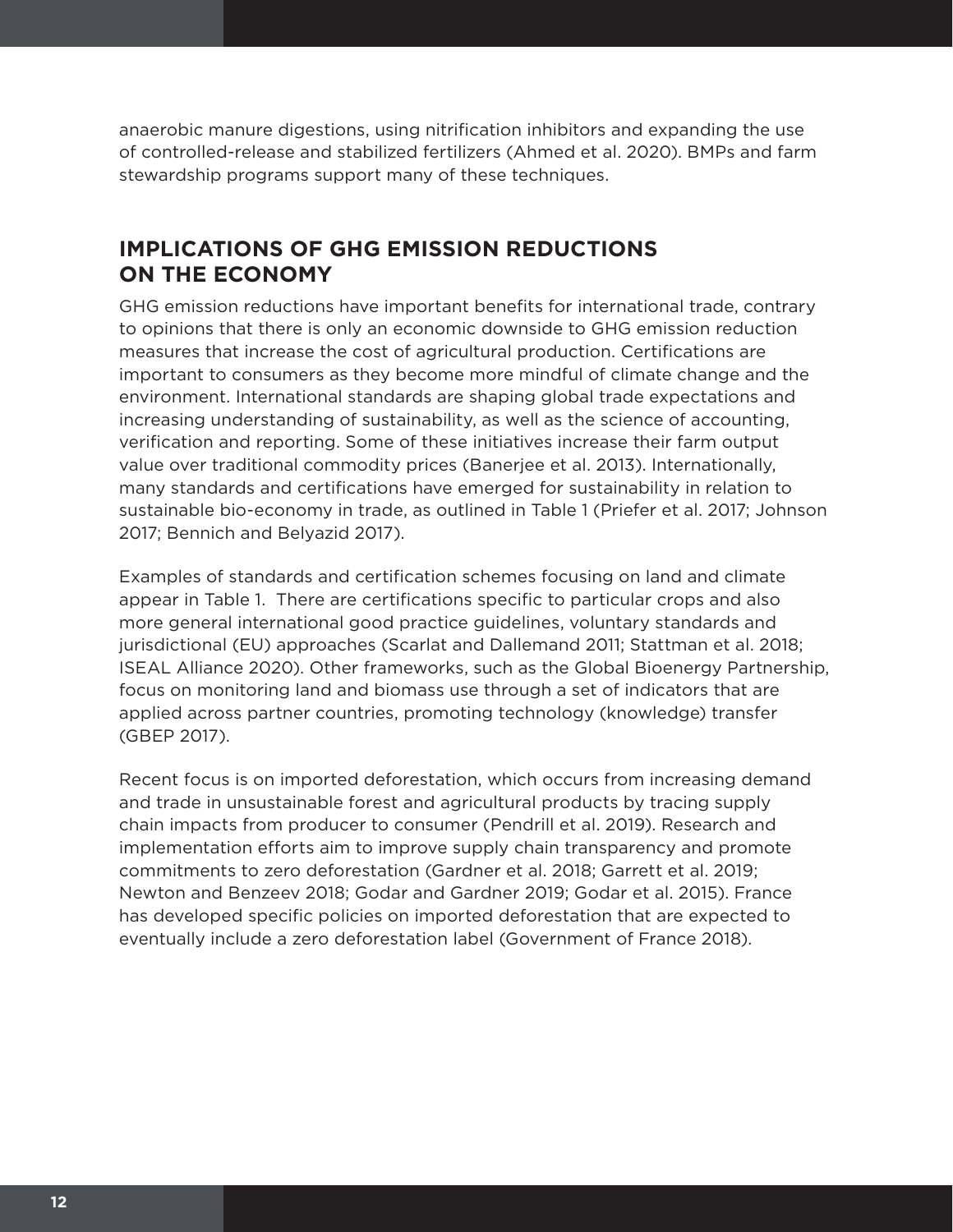|                                                        |                                                                                           |                             | <b>Environmental</b>           |                     |                        |           |           |       | Socio-economic |                       |                         |
|--------------------------------------------------------|-------------------------------------------------------------------------------------------|-----------------------------|--------------------------------|---------------------|------------------------|-----------|-----------|-------|----------------|-----------------------|-------------------------|
| <b>Scheme</b><br>Program or<br><b>Standard</b>         | Commodity/<br>processes                                                                   | Type of<br><b>Mechanism</b> | <b>GHG</b><br><b>Emissions</b> | <b>Biodiversity</b> | Carbon<br><b>Stock</b> | Soil      | Air       | Water | Land-<br>use   | Land<br><b>Rights</b> | Food<br><b>Security</b> |
| Intl.<br>sustainability<br>and carbon<br>certification | All feedstocks.<br>all supply<br>chains                                                   | Cert.                       | $\ddot{}$                      | $+$                 | $\ddot{}$              | $\ddot{}$ | $\ddot{}$ | $+$   | $\ddot{}$      | $+$                   | $+$                     |
| Roundtable<br>on sustainable<br>biomaterials<br>EU     | Biomass for<br>biofuels and<br>biomaterials                                               | Cert.                       | $\ddot{}$                      | $\ddot{}$           | $\ddot{}$              | $\ddot{}$ | $\ddot{}$ | $+$   | $\ddot{}$      | $^{+}$                | $+$                     |
| Sustainable<br>agriculture                             | Various<br>agricultural<br>crops and<br>commodities:<br>linked to rain<br>forest alliance | Technical<br>Network        |                                | $\ddot{}$           | $\ddot{}$              | $\ddot{}$ | $\ddot{}$ | $+$   | $\ddot{}$      | $+$                   | $+$                     |
| Roundtable<br>on sustainable<br>palm oil RED           | Palm oil<br>products                                                                      | Cert                        | $\ddot{}$                      | $\ddot{}$           | $\ddot{}$              | $\ddot{}$ | $\ddot{}$ | $+$   | $\ddot{}$      | $^{+}$                | $+$                     |
| Bioenergy<br>ISO 13065<br>2015                         | Biomass and<br>bioenergy,<br>including<br>conversion<br>processes                         | Standard                    | $\ddot{}$                      | $\ddot{}$           | $\ddot{}$              | $\ddot{}$ | $\ddot{}$ | $+$   | $\ddot{}$      | $+$                   | $+$                     |

## Table 1. Standards and Certifications for Sustainability in a Bio-economy

Adapted from IPCC (2019)

## **IMPLICATIONS OF GHG EMISSION REDUCTIONS ON WHOLE FARM SYSTEM ECONOMICS AND COST-BENEFIT ANALYSES**

The Economics of Land Degradation Initiative provides common guidelines for economic assessments of land degradation (Nkonya et al. 2013). Sustainable land management and restoring and rehabilitating degraded lands are high-return actions from environmental, economic and social perspectives. Practices that stimulate soil carbon and nutrients, in principle, should deliver the same yields with less input and hence be economically viable. A suite of case studies conducted in various settings across the world showed that each dollar invested into land restoration activities could yield between \$3 to \$6 of economic returns over a 30-year period (Nkonya et al. 2015, 2016). One three-year study of Canada's 4R Fertilizer program documented an increase in profit for P.E.I. potato farmers from \$80-\$120 per acre (Fertilizer Canada 2017). It is probable that a suite of policy instruments will be required in addition to cap-and-trade, carbon pricing and supply-side measures (IPCC 2019; Franks and Hadingham 2012).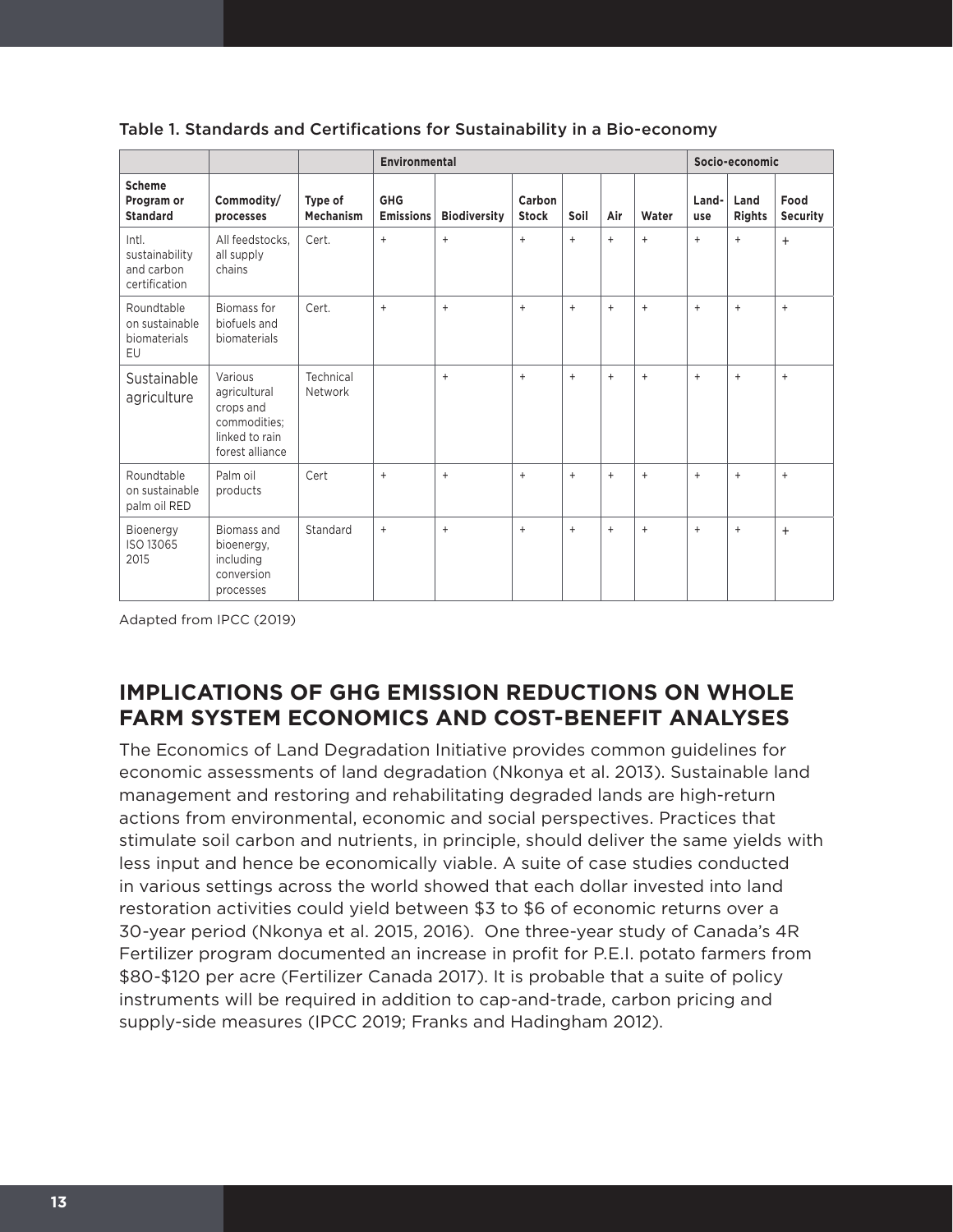## **RECOMMENDATIONS FOR POLICY RESEARCH AND FUTURE MEASURES**

## POLICY AS A DRIVER FOR CHANGE

Agricultural policies addressing climate change mitigation have been discussed for some time. Although much work is occurring in relation to emission inventories and guidelines, instrumental agricultural policy-making and the research surrounding it are in their infancy. Each jurisdiction has its specific soils, agricultural and food production practices, as well as its own climate context, and global directives may not be context-appropriate. For instance, while it is well-documented that a diet with less meat is healthier and more sustainable, in some areas of the world people need to eat more red meat (IPCC 2019). A carbon price advances agricultural mitigation but at a cost to food security that plays out in food calorie losses that could trigger undernourishment. This may have disproportionate impacts on developing countries (Frank et al. 2017).

## NEXT STEPS IN POLICY RESEARCH

A great body of knowledge exists regarding agricultural land management practices that can turn land from a source to a sink for GHGs (IPCC 2019). However, there is a lack of evidence regarding the efficiency and effectiveness of specific policy instruments that will encourage uptake of these practices. Disparate studies have been conducted on policies such as greening provisions in the Common Agricultural Policy of the European Union in Italy (Solazzo et al. 2016), and grey literature exists (Harris et al. 2009). The Organisation for Economic Co-operation and Development (OECD) concluded that in order to be as cost effective as possible, market-based mitigation policies are required (OECD 2015). Due to constraints related to food security, distributional impacts on producers, emission leakages and institutional capacity challenges such as monitoring, reporting and verification of emission reductions, a widespread implementation of effective mitigation policies is required in the agricultural sector. Policies including beneficiaries pay, for example, with respect to methane production from enteric fermentation, are the most efficient in increasing agricultural productivity and implementing a tax on emission-intensive consumer products such as meat and dairy (OECD 2015; Baumol and Oates 1988). However, such policies may not be the most palatable policies for government, industry or the general public since meat and dairy products are typically considered necessity commodities with little elasticity in demand (Lockwood and Taubinsky 2017). Strategies could be considered that improve consumer uptake and acceptability of a potential carbon tax imposition on agricultural products, although one major concern for both government and industry is the impact on the economy (Carattini et al. 2018). The authors also address public opposition to carbon taxes and suggest that understanding public attitudes toward environmental taxation enables policymakers to design carbon taxes so that they are acceptable to voters and passed into legislation. Policy research opportunities and design option suggested by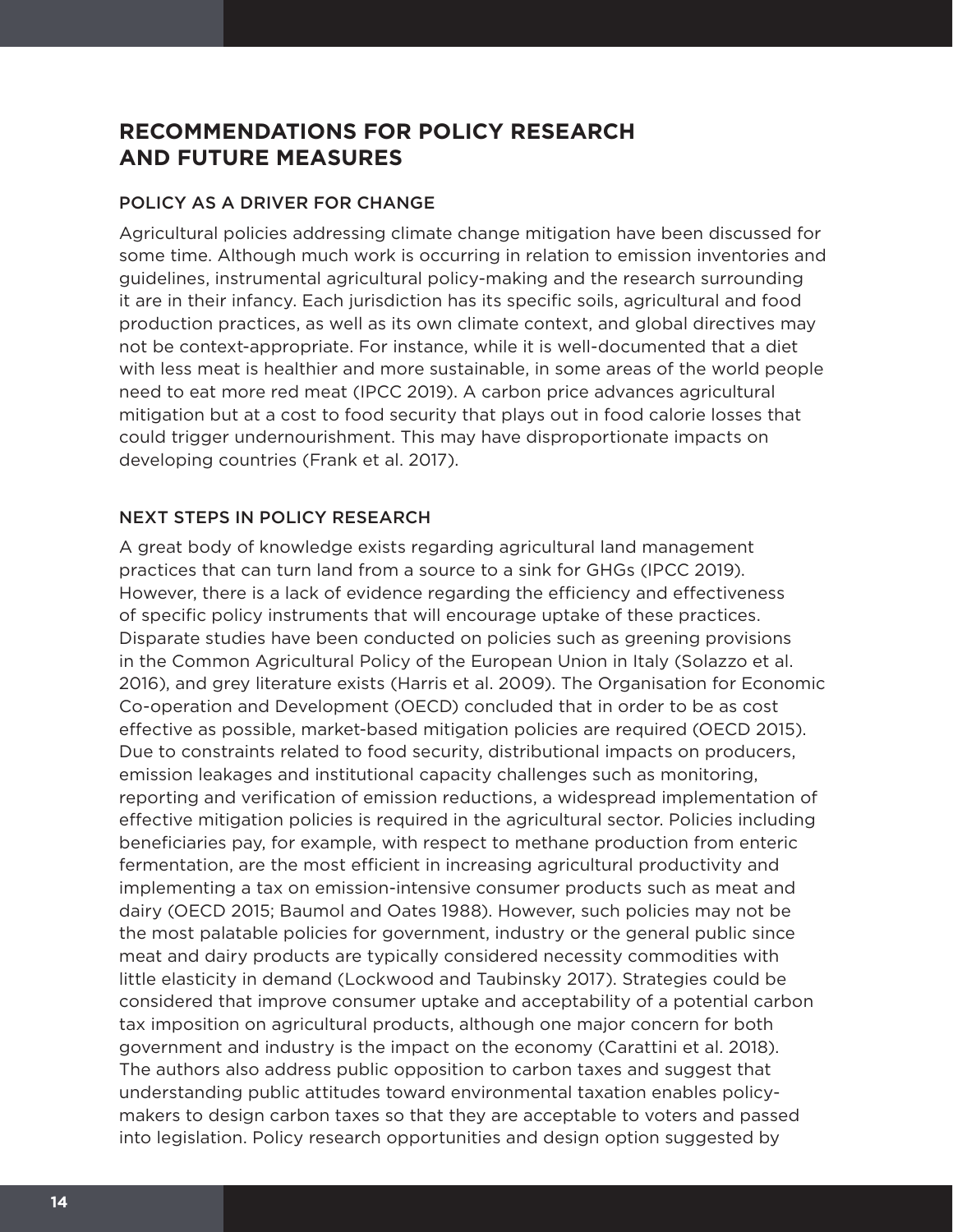Carattini et al. (2018) include: (1) phasing in carbon taxes gradually; (2) earmarking (hypothecation) tax revenues for additional climate change mitigation; (3) redistributing taxes to improve fairness and ease the impact on low-income households; and (4) information sharing and communication through public consultations to address voter concerns at a relatively early stage of designing a carbon tax. The importance of communication seems to be largely neglected. Perceptions of a carbon tax may improve over time with continued efforts for regular reporting, transparency and more visibility of the effects of carbon taxes, improving the credibility of governments and policy-makers and increasing adoptability.

## **CONCLUSIONS**

There is an opportunity to find policy solutions that combine increasing farm net incomes while reducing agricultural GHG emissions in Canada. Agriculture is a sector that emits significant amounts of GHG emissions in Canada, and with targets of achieving net zero emissions by 2050, consideration of agricultural practices, policies and models for calculating emissions is timely. While all three Prairie Provinces in Canada practise BMPs and encourage farm stewardship programs, Alberta agriculture is currently subject to more carbon pricing.

With more than two billion people employed globally by the agricultural sector, it has complicated objectives in relation to food security, biodiversity, nutritional needs and livelihoods alongside climate goals (Ahmed et al. 2020). Nevertheless, to achieve net zero emissions in Canada by 2050, the agricultural sector will need to be a part of the solution.

Many GHG emission estimation models have been developed and the userfriendly models are available for farmers and agri-businesses willing to determine their overall carbon footprint and to explore options for reducing their emissions (Fouli et al. 2021). The more user-friendly models are developed and the more producers and businesses use them, the better the model validation processes and the higher the communication and trust between policy-makers and the agribusiness community. The more real data are available for modelling long-term calculations and estimations, the more accurate the information in the National Inventory Reports and the more accessible these reports become. Upscaling model use and BMPs through policy and practice is increasingly important and key to the sustainability of agricultural production in Canada and globally.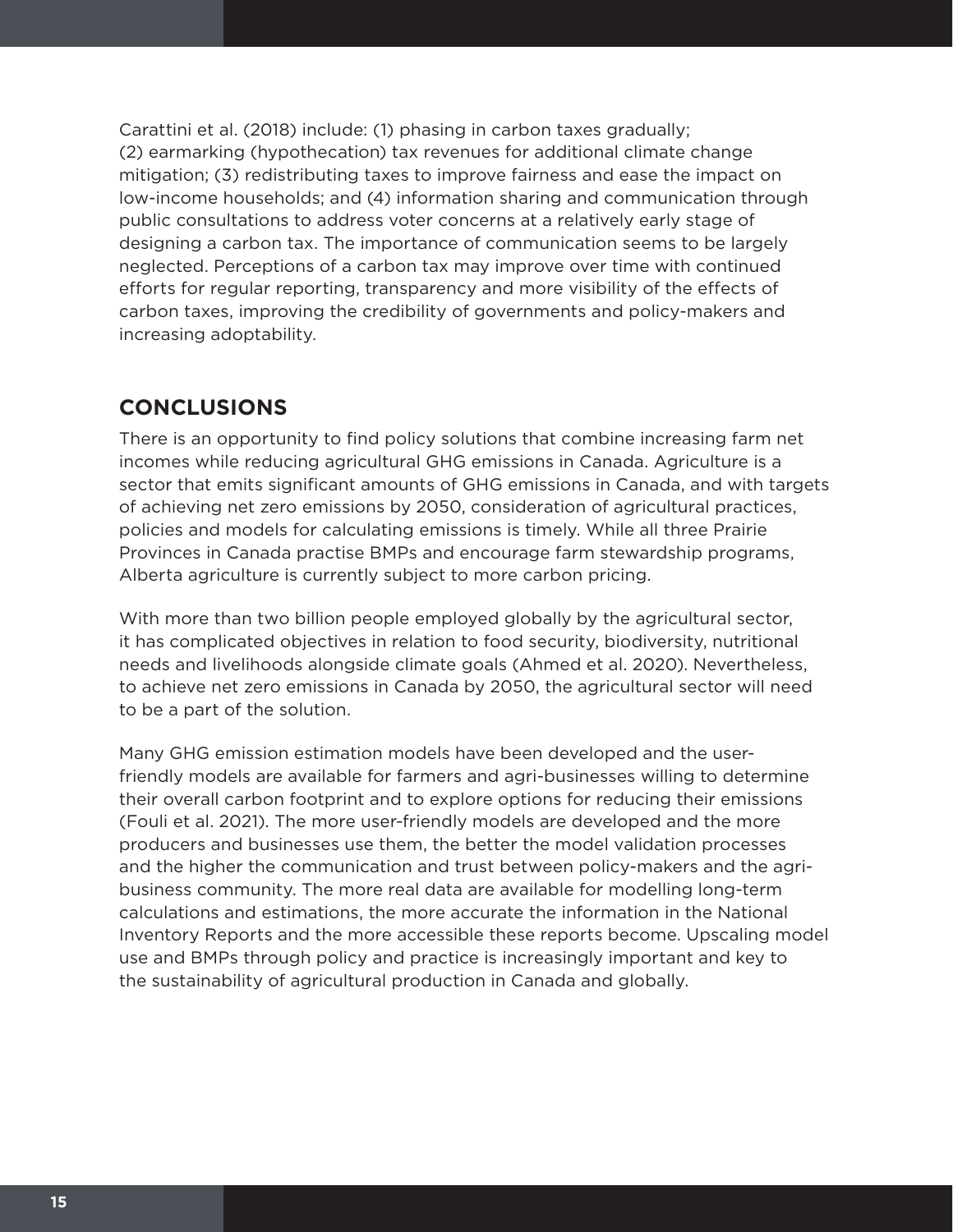## **REFERENCES**

- Agriculture and Agri-Food Canada. 2018. "Agriculture and Climate Change Policy. Financial Impacts of Carbon Pricing on Canadian Farms." [http://multimedia.agr.](http://multimedia.agr.gc.ca/pack/pdf/carbon_price_presentation1-eng.pdf) [gc.ca/pack/pdf/carbon\\_price\\_presentation1-eng.pdf](http://multimedia.agr.gc.ca/pack/pdf/carbon_price_presentation1-eng.pdf).
- ———. 2021. "Helping Farmers to Reduce GHGs and Improve Resiliency to Climate Change." Government of Canada news release. August 12. [https://www.canada.](https://www.canada.ca/en/agriculture-agri-food/news/2021/08/helping-farmers-to-reduce-ghgs-and-improve-resiliency-to-climate-change.html?mc_cid=12c6f87700&mc_eid=fb926dadf4) [ca/en/agriculture-agri-food/news/2021/08/helping-farmers-to-reduce-ghgs](https://www.canada.ca/en/agriculture-agri-food/news/2021/08/helping-farmers-to-reduce-ghgs-and-improve-resiliency-to-climate-change.html?mc_cid=12c6f87700&mc_eid=fb926dadf4)[and-improve-resiliency-to-climate-change.html?mc\\_cid=12c6f87700&mc\\_](https://www.canada.ca/en/agriculture-agri-food/news/2021/08/helping-farmers-to-reduce-ghgs-and-improve-resiliency-to-climate-change.html?mc_cid=12c6f87700&mc_eid=fb926dadf4) [eid=fb926dadf4](https://www.canada.ca/en/agriculture-agri-food/news/2021/08/helping-farmers-to-reduce-ghgs-and-improve-resiliency-to-climate-change.html?mc_cid=12c6f87700&mc_eid=fb926dadf4).
- Ahmed, J., E. Almeida, D. Aminetzah, N. Denis, K. Henderson, J. Katz et al. 2020. "Agriculture and Climate Change. Reducing Emissions Through Improved Farming Practices." McKinsey and Company. [https://www.mckinsey.com/~/](https://www.mckinsey.com/~/media/mckinsey/industries/agriculture/our%20insights/reducing%20agriculture%20emissions%20through%20improved%20farming%20practices/agriculture-and-climate-change.pdf) [media/mckinsey/industries/agriculture/our%20insights/reducing%20](https://www.mckinsey.com/~/media/mckinsey/industries/agriculture/our%20insights/reducing%20agriculture%20emissions%20through%20improved%20farming%20practices/agriculture-and-climate-change.pdf) [agriculture%20emissions%20through%20improved%20farming%20practices/](https://www.mckinsey.com/~/media/mckinsey/industries/agriculture/our%20insights/reducing%20agriculture%20emissions%20through%20improved%20farming%20practices/agriculture-and-climate-change.pdf) [agriculture-and-climate-change.pdf](https://www.mckinsey.com/~/media/mckinsey/industries/agriculture/our%20insights/reducing%20agriculture%20emissions%20through%20improved%20farming%20practices/agriculture-and-climate-change.pdf).
- Alberta Carbon Registries. 2020. Alberta Emission Performance Credit Registry. CSA Group and the Government of Alberta: Alberta Environment and Parks. [https://alberta.csaregistries.ca/GHGR\\_Listing/About.aspx](https://alberta.csaregistries.ca/GHGR_Listing/About.aspx).
- Allen, M. R., J. S. Fuglestvedt, K.P. Shine, A. Reisinger, R.T. Pierrehumbert, and P.M. Forster. 2016. "New Use of Global Warming Potentials to Compare Cumulative and Short-lived Climate Pollutants." *Nature Climate Change*, 6(8), 773–776.<https://doi:10.1038/nclimate2998>.

ALUS. 2021. [https://alus.ca/.](https://alus.ca/)

- Banerjee, A., E. Rahn, P. Läderach, and R. van der Hoek. 2013."Shared Value: Agricultural Carbon Insetting for Sustainable, Climate-Smart Supply Chains and Better Rural Livelihoods." CIAT Policy Brief No. 12. Centro Internacional de Agricultura Tropical (CIAT), 6.
- Baumol, W. J., and W. E.Oates. 1988. *The Theory of Environmental Policy. Cambridge*: Cambridge. Online ISBN: 9781139173513. [https://doi.org/10.1017/](https://doi.org/10.1017/CBO9781139173513) [CBO9781139173513.](https://doi.org/10.1017/CBO9781139173513)
- Beca Ltd. 2018. "Assessment of the Administration Costs and Barriers of Scenarios to Mitigate Biological Emissions from Agriculture." [https://www.mpi.govt.nz/](https://www.mpi.govt.nz/dmsdocument/32146/direct) [dmsdocument/32146/direct.](https://www.mpi.govt.nz/dmsdocument/32146/direct)
- Bennich, T., and S. Belyazid. 2017. "The Route to Sustainability: Prospects and Challenges of the Bio-Based Economy." *Sustainability*, 9(6), 887. doi:10.3390/ su9060887.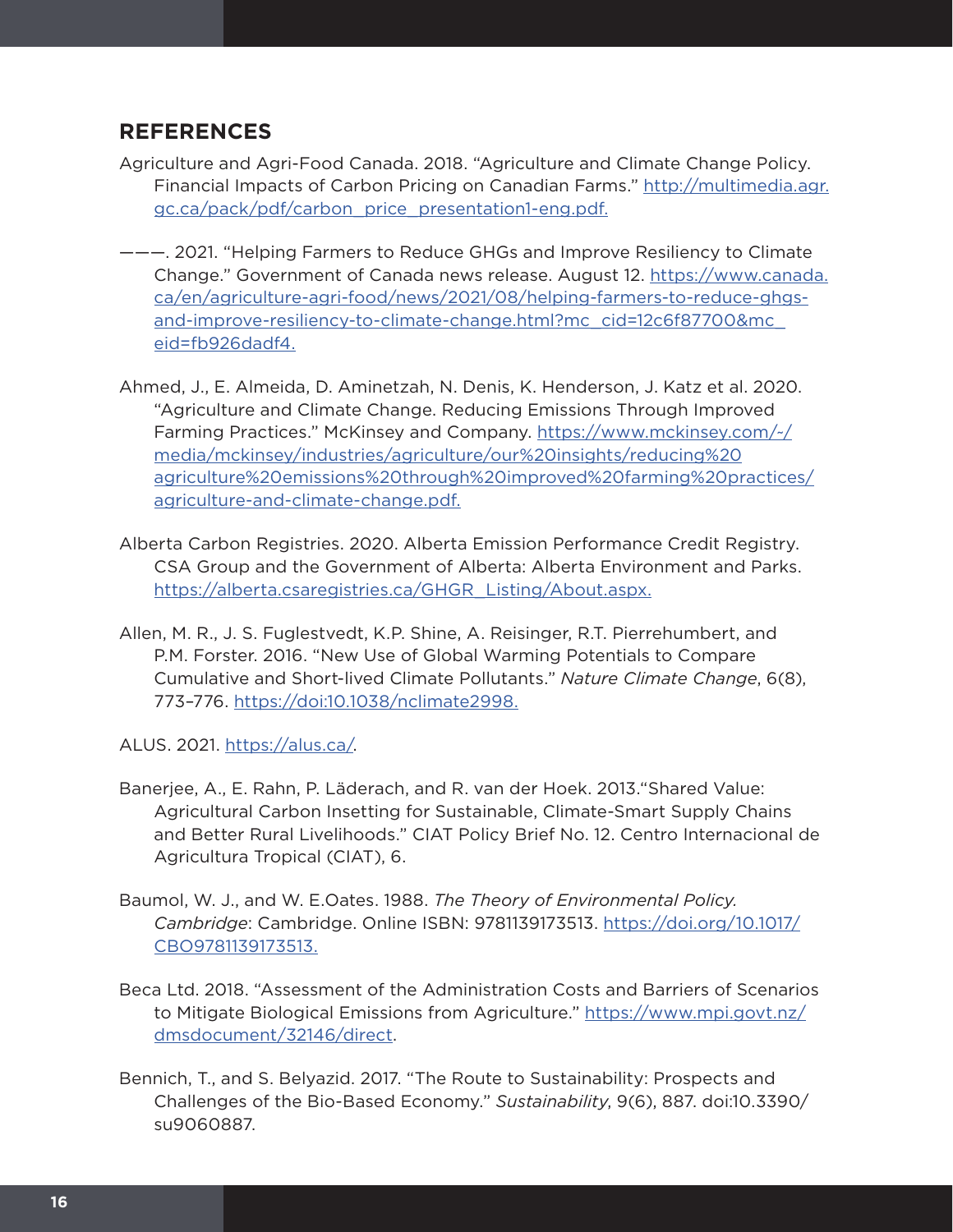- Böhringer, C., J. C. Carbone, and T. F. Rutherford. 2012. "Unilateral Climate Policy Design: Efficiency and Equity Implications of Alternative Instruments to Reduce Carbon Leakage." *Energy Economics*, 34, S208–S217. [https://doi.org/10.1016/j.](https://doi.org/10.1016/j.eneco.2012.09.011) [eneco.2012.09.011](https://doi.org/10.1016/j.eneco.2012.09.011).
- Canadian Fertilizer Institute. 2017. "Alberta: Farming 4R Land. Supporting Farmers and Communities with Practical Tools to Implement Best Management Practices that Protect Soil Quality and Grow Agriculture." [https://eralberta.ca/](https://eralberta.ca/wp-content/uploads/2017/05/Nutrient-Stewardship-Report-1.pdf) [wp-content/uploads/2017/05/Nutrient-Stewardship-Report-1.pdf](https://eralberta.ca/wp-content/uploads/2017/05/Nutrient-Stewardship-Report-1.pdf).
- Carattini, S., M. Carvalho, and S. Fankhauser. 2018. "Overcoming Public Resistance to Carbon Taxes." Wiley Interdisciplinary Reviews: Climate Change, 9(5), e531. doi:10.1002/wcc.531.
- Colombo, S., and B. Rocamora-Montiel. 2018. "Result-oriented Agri-environmental Climate Schemes as a Means of Promoting Climate Change Mitigation in Olive Growing." *Outlook on Agriculture*, 47(2), 141–149. [http://doi.](http://doi.org/10.1177/0030727018770931) [org/10.1177/0030727018770931.](http://doi.org/10.1177/0030727018770931)
- Environment and Climate Change Canada (ECCC). 2019. "Carbon Pollution Pricing: Options For a Federal GHG Offset System." [https://www.canada.ca/en/](https://www.canada.ca/en/environment-climate-change/services/climatechange/pricing-pollution-how-it-will-work/federal-offset-system.html) [environment-climate-change/services/climatechange/pricing-pollution-how-it](https://www.canada.ca/en/environment-climate-change/services/climatechange/pricing-pollution-how-it-will-work/federal-offset-system.html)[will-work/federal-offset-system.html.](https://www.canada.ca/en/environment-climate-change/services/climatechange/pricing-pollution-how-it-will-work/federal-offset-system.html)
- ———. 2020. "National Inventory Report 1990–2018: Greenhouse Gas Sources and Sinks in Canada." [http://publications.gc.ca/collections/collection\\_2020/eccc/](http://publications.gc.ca/collections/collection_2020/eccc/En81-4-1-2018-eng.pdf) [En81-4-1-2018-eng.pdf](http://publications.gc.ca/collections/collection_2020/eccc/En81-4-1-2018-eng.pdf).
- Fan, J., B. G. McConkey, B. C. Liang, D. A. Angers, H. H. Janzen, R. Kroebel et al. 2019. "Increasing Crop Yields and Root Input Make Canadian Farmland a Large Carbon Sink." *Geoderma*, 336: 49–58. [http://doi.org/10.1016/j.](http://doi.org/10.1016/j.geoderma.2018.08.004) [geoderma.2018.08.004.](http://doi.org/10.1016/j.geoderma.2018.08.004)
- Fellmann, T., P. Witzke, F. Weiss, B. Van Doorslaer, D. Drabik, I. Huck et al. 2017. "Major Challenges of Integrating Agriculture into Climate Change Mitigation Policy Frameworks." *Mitigation and Adaptation Strategies for Global Change*, 23(3): 451–468. [https://doi.org/10.1007/s11027-017-9743-2.](https://doi.org/10.1007/s11027-017-9743-2)
- Fertilizer Canada. 2017. "Getting 4R Sustainability Right. Fertilizer Canada: 4R Nutrient Stewardship Sustainability Report." Agriculture and Agri-food Canada.
- Fouli, Y., M. Hurlbert, and R. Kröbel. 2021. "Greenhouse Gas Emissions from Canadian Agriculture: Estimates and Measurements." University of Calgary School of Public Policy.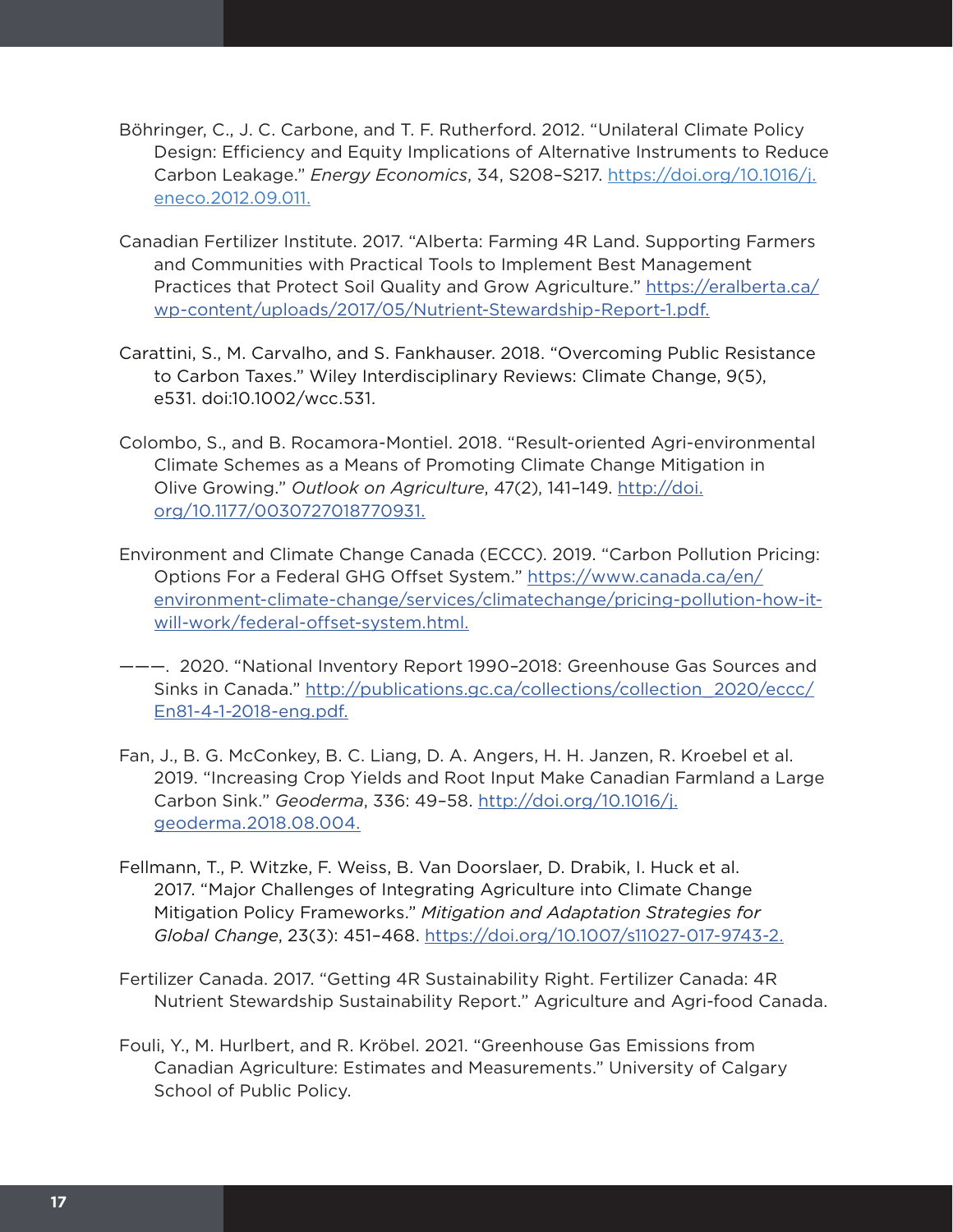- Frank, S., P. Havlik, J-F. Soussana, A. Levesque, H. Valin, E. Wollenberg et al. 2017. "Reducing Greenhouse Gas Emissions in Agriculture Without Compromising Food Security?" Environ. Res. Lett. 12. (10). [Https://doi.org/10.1088/1748-9326/](Https://doi.org/10.1088/1748-9326/aa8c83) [aa8c83.](Https://doi.org/10.1088/1748-9326/aa8c83)
- Franks, J. R., and B. Hadingham. 2012. "Reducing Greenhouse Gas Emissions from Agriculture: Avoiding Trivial Solutions to a Global Problem." *Land Use Policy,*  29(4): 727–736.<https://doi.org/10.1016/j.landusepol.2011.11.009>.
- Gan, Y., C. Liang, Q. Chai, R. L. Lemke, C. A. Campbell, and R. P. Zentner. 2014. "Improving Farming Practices Reduces the Carbon Footprint of Spring Wheat Production." Nat. Commun. 5: 5012.
- Gardner, T. A., M. Benzie, J. Börner, E. Dawkins, S. Fick, R. Garrett et al. 2018. "Transparency and Sustainability in Global Commodity Supply Chains." *World Development*, 121: 163–177. [https://doi.org/10.1016/j.worlddev.2018.05.025.](https://doi.org/10.1016/j.worlddev.2018.05.025)
- Garrett, R. D., S. Levy, K. M. Carlson, T. A. Gardner, J. Godar, J. Clapp et al. 2019. "Criteria for Effective Zero-deforestation Commitments." *Global Environmental Change*, 54: 135–147. [https://doi.org/10.1016/j.gloenvcha.2018.11.003.](https://doi.org/10.1016/j.gloenvcha.2018.11.003)
- Global BioEnergy Partnership (GBEP). 2017. "The Global Bioenergy Partnership: A Global Commitment to Bioenergy." Food and Agriculture Organization of the United Nations, 4.
- Godar, J., and T. Gardner. 2019. "Trade and Land Use Telecouplings." In *Telecoupling: Exploring Land-use Change in a Globalised World*, C. Friis, J. Ø. Nielsen, eds. Cham, Switzerland: Springer International Publishing, 149–175.
- Godar, J., U. M. Persson, E. J. Tizado, and P. Meyfroidt, 2015. "Methodological and Ideological Options Towards More Accurate and Policy Relevant Footprint Analyses: Tracing Fine-scale Socio-environmental Impacts of Production to Consumption." *Ecol. Econ*., 112: 25–35. [https://doi.org/10.1016/j.](https://doi.org/10.1016/j.%20ecolecon.2015.02.003)  [ecolecon.2015.02.003.](https://doi.org/10.1016/j.%20ecolecon.2015.02.003)
- Government of Alberta. 2011. "Agricultural Carbon Offsets Information for Alberta's Offset Market: Advance Notice of Upcoming Changes to Protocols." [https://www1.agriculture.alberta.ca/\\$Department/deptdocs.nsf/](https://www1.agriculture.alberta.ca/$Department/deptdocs.nsf/ba3468a2a8681f69872569d60073fde1/2e6e7bd43e2f18448725734f007441ee/$FILE/Information%20Update.pdf) [ba3468a2a8681f69872569d60073fde1/2e6e7bd43e2f-](https://www1.agriculture.alberta.ca/$Department/deptdocs.nsf/ba3468a2a8681f69872569d60073fde1/2e6e7bd43e2f18448725734f007441ee/$FILE/Information%20Update.pdf)[18448725734f007441ee/\\$FILE/Information%20Update.pdf.](https://www1.agriculture.alberta.ca/$Department/deptdocs.nsf/ba3468a2a8681f69872569d60073fde1/2e6e7bd43e2f18448725734f007441ee/$FILE/Information%20Update.pdf)
- ———. 2020. "Agricultural Carbon Offsets All Protocols Update." <https://www.alberta.ca/agricultural-carbon-offsets-all-protocols-update.aspx>.
- ———. 2021. "Climate Change in Alberta. How the Causes and Impacts of Climate Change Could Affect Alberta's Environment, Health and Economy." [https://www.alberta.ca/climate-change-alberta.aspx.](https://www.alberta.ca/climate-change-alberta.aspx)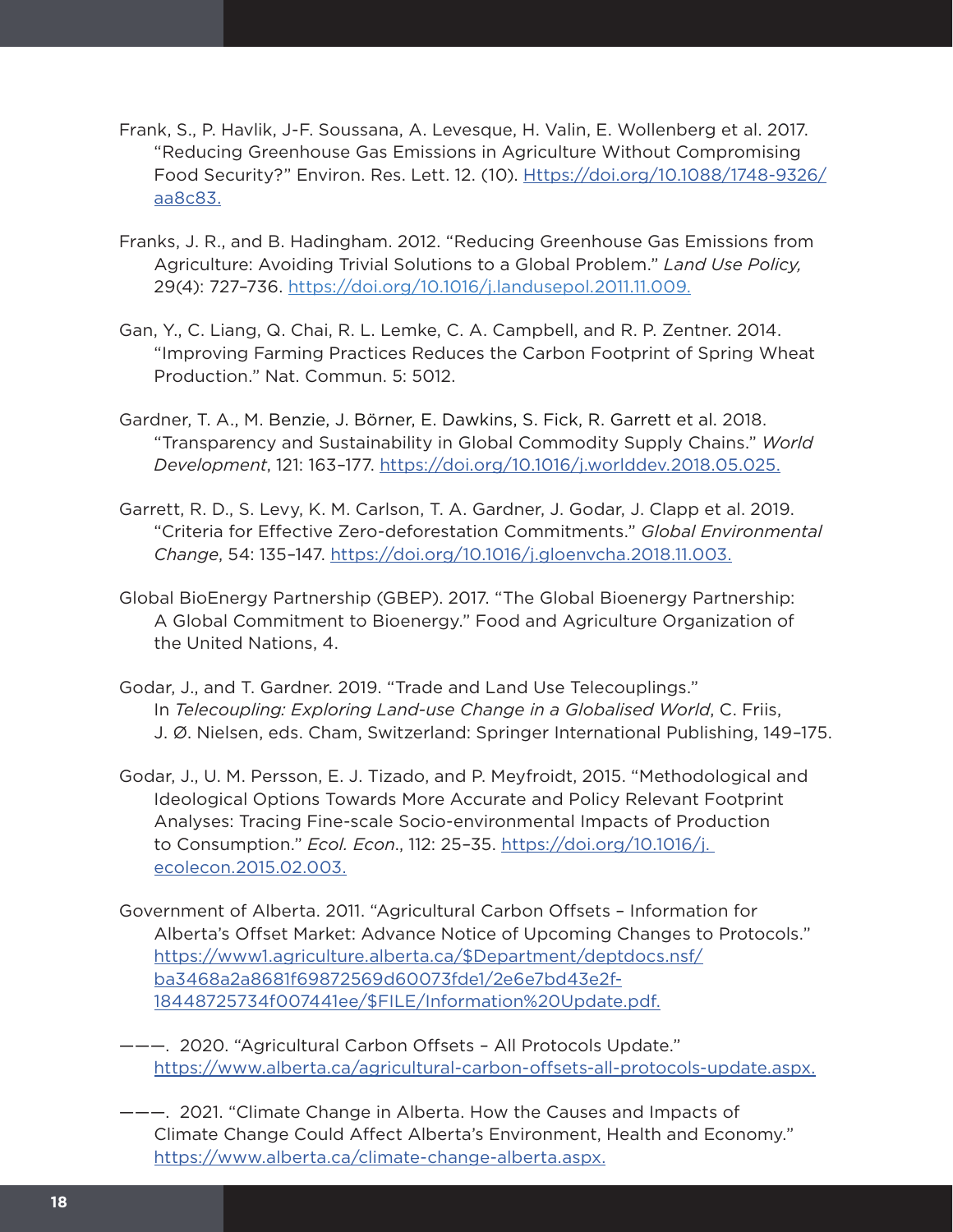- Government of British Columbia. 2020. "Provincial Greenhouse Gas Emissions Inventory." [https://www2.gov.bc.ca/gov/content/environment/climate-change/](https://www2.gov.bc.ca/gov/content/environment/climate-change/data/provincial-inventory) [data/provincial-inventory.](https://www2.gov.bc.ca/gov/content/environment/climate-change/data/provincial-inventory)
- Government of Canada. 2019. "Manitoba and Pollution Pricing." [manitoba and](https://www.canada.ca/en/environment-climate-change/services/climate-change/pricing-pollution-how-it-will-work/manitoba.html)  [pollution pricing - Canada.ca.](https://www.canada.ca/en/environment-climate-change/services/climate-change/pricing-pollution-how-it-will-work/manitoba.html)
- Government of France. 2018. "Ending Deforestation Caused by Importing Unsustainable Products." November 14. [https://www.gouvernement.fr/en/](https://www.gouvernement.fr/en/ending-deforestation-caused-by-importing-unsustainable-products) [ending-deforestation-caused-by-importing-unsustainable-products.](https://www.gouvernement.fr/en/ending-deforestation-caused-by-importing-unsustainable-products)
- Government of Manitoba. 2020. "Mitigation Activities in Agriculture." <https://www.gov.mb.ca/>.
- ———. 2021. "Agriculture and Climate Change: Agricultural Greenhouse Gas Emissions." Agriculture and Resource Development. [https://www.manitoba.ca/](https://www.manitoba.ca/agriculture/environment/climate-change/agriculture-and-climate-change.html) [agriculture/environment/climate-change/agriculture-and-climate-change.html](https://www.manitoba.ca/agriculture/environment/climate-change/agriculture-and-climate-change.html).
- Government of Ontario. 2021. "Climate Change and Agriculture." Ministry of Agriculture, Food and Rural Affairs. [http://www.omafra.gov.on.ca/english/](http://www.omafra.gov.on.ca/english/engineer/facts/climatechange.htm) [engineer/facts/climatechange.htm](http://www.omafra.gov.on.ca/english/engineer/facts/climatechange.htm).
- Government of Quebec. 2020. "Inventaire Québécois des émissions de gaz à effet de serre en 2018 et leur évolution depuis 1990." [https://www.environnement.](https://www.environnement.gouv.qc.ca/changements/ges/2018/inventaire1990-2018.pdf) [gouv.qc.ca/changements/ges/2018/inventaire1990-2018.pdf](https://www.environnement.gouv.qc.ca/changements/ges/2018/inventaire1990-2018.pdf)
- Government of Saskatchewan. 2020a. "Climate Resilience in Saskatchewan." 2020 Report.
- ———. 2020b. "Farm Stewardship Program." [https://www.saskatchewan.ca/](https://www.saskatchewan.ca/business/agriculture-natural-resources-and-industry/agribusiness-farmers-and-ranchers/canadian-agricultural-partnership-cap/environmental-sustainability-and-climate-change/farm-stewardship-program-fsp) [business/agriculture-natural-resources-and-industry/agribusiness-farmers-and](https://www.saskatchewan.ca/business/agriculture-natural-resources-and-industry/agribusiness-farmers-and-ranchers/canadian-agricultural-partnership-cap/environmental-sustainability-and-climate-change/farm-stewardship-program-fsp)[ranchers/canadian-agricultural-partnership-cap/environmental-sustainability](https://www.saskatchewan.ca/business/agriculture-natural-resources-and-industry/agribusiness-farmers-and-ranchers/canadian-agricultural-partnership-cap/environmental-sustainability-and-climate-change/farm-stewardship-program-fsp)[and-climate-change/farm-stewardship-program-fsp](https://www.saskatchewan.ca/business/agriculture-natural-resources-and-industry/agribusiness-farmers-and-ranchers/canadian-agricultural-partnership-cap/environmental-sustainability-and-climate-change/farm-stewardship-program-fsp).
- ———. 2021. "Emissions in Saskatchewan." [https://www.saskatchewan.ca/business/](https://www.saskatchewan.ca/business/environmental-protection-and-sustainability/a-made-in-saskatchewan-climate-change-strategy/emissions-in-saskatchewan) [environmental-protection-and-sustainability/a-made-in-saskatchewan-climate](https://www.saskatchewan.ca/business/environmental-protection-and-sustainability/a-made-in-saskatchewan-climate-change-strategy/emissions-in-saskatchewan)[change-strategy/emissions-in-saskatchewan.](https://www.saskatchewan.ca/business/environmental-protection-and-sustainability/a-made-in-saskatchewan-climate-change-strategy/emissions-in-saskatchewan)
- Grosjean, G., S. Fuss, N. Koch, B. L. Bodirsky, S. De Cara, and W. Acworth. 2016. "Options to Overcome the Barriers to Pricing European Agricultural Emissions." *Climate Policy*.<https://doi.org/10.1080/14693062.2016.1258630>
- Haites, E. 2018. "Carbon Taxes and Greenhouse Gas emissions Trading Systems: What Have We Learned?" *Climate Policy*, 18: 955–966. [https://doi.org/10.1080](https://doi.org/10.1080%20/14693062.2018.1492897)  [/14693062.2018.1492897](https://doi.org/10.1080%20/14693062.2018.1492897).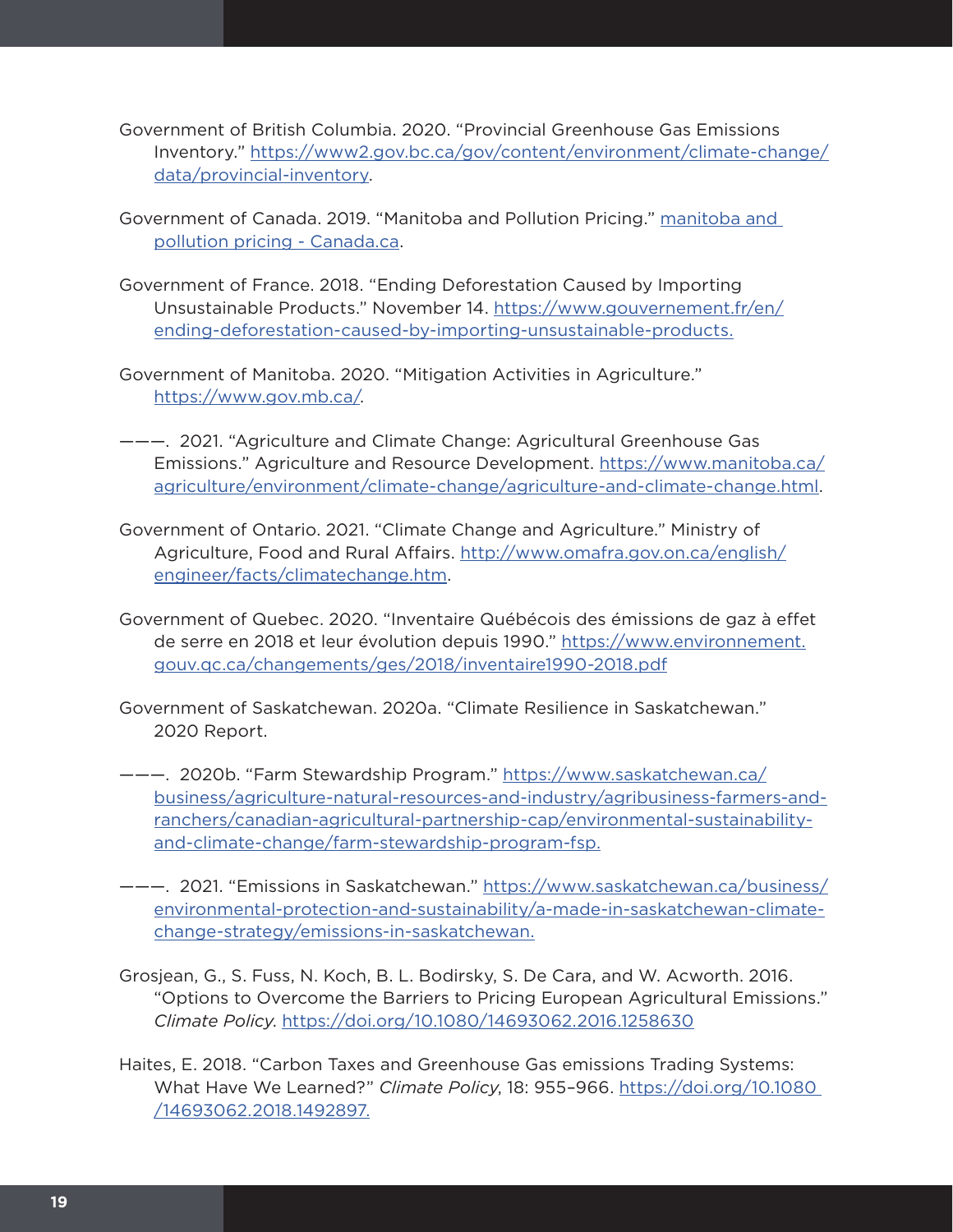- Harris, D., G. Jones, J. Elliott, J. William, B. Chambers, and R. Dyer. 2009. "RMP/5142 Analysis of Policy Instruments for Reducing Greenhouse Gas Emissions from Agriculture, Forestry and Land Management." [https://www.fcrn.org.uk/sites/](https://www.fcrn.org.uk/sites/default/files/climate-ag-instruments.pdf) [default/files/climate-ag-instruments.pdf.](https://www.fcrn.org.uk/sites/default/files/climate-ag-instruments.pdf)
- Intergovernmental Panel on Climate Change (IPCC). 2018. "Summary for Policymakers." *Global Warming of 1.5°C. World Meteorological Organization, 32.* [https://www.ipcc.ch/sr15/chapter/spm/.](https://www.ipcc.ch/sr15/chapter/spm/)
- ———. 2019. "Climate Change and Land." [https://www.ipcc.ch/site/assets/](https://www.ipcc.ch/site/assets/uploads/2019/11/SRCCL-Full-Report-Compiled-191128.pdf) [uploads/2019/11/SRCCL-Full-Report-Compiled-191128.pdf](https://www.ipcc.ch/site/assets/uploads/2019/11/SRCCL-Full-Report-Compiled-191128.pdf).
- ———. 2021. "Summary for Policymakers." Climate Change 2021: The Physical Science Basis. [https://www.ipcc.ch/report/ar6/wg1/downloads/report/IPCC\\_](https://www.ipcc.ch/report/ar6/wg1/downloads/report/IPCC_AR6_WGI_SPM.pdf) [AR6\\_WGI\\_SPM.pdf.](https://www.ipcc.ch/report/ar6/wg1/downloads/report/IPCC_AR6_WGI_SPM.pdf)
- Interim Climate Change Committee (ICCC). 2018. "Interim Climate Change Committee Terms of Reference and Appointment." Ministry for the Environment, 7.
- ISEAL Alliance. 2020. "Sustainability Standards." [https://www.isealalliance.org/](https://www.isealalliance.org/about-iseal/who-we-are) [about-iseal/who-we-are.](https://www.isealalliance.org/about-iseal/who-we-are)
- Johnson, F. X. 2017. "Biofuels, Bioenergy and the Bioeconomy in North and South." *Industrial Biotechnology*, 13: 289–291. [https://doi.org/10.1089/ind.2017.29106.fxj.](https://doi.org/10.1089/ind.2017.29106.fxj)
- Kragt, M. E., N. P. Dumbrell, and L. Blackmore. 2017. "Motivations and Barriers for Western Australian Broad-acre Farmers to Adopt Carbon Farming." *Environmental Science and Policy*, 73: 115–123. [http://doi.org/10.1016/j.](http://doi.org/10.1016/j.envsci.2017.04.009) [envsci.2017.04.009](http://doi.org/10.1016/j.envsci.2017.04.009).
- Kröbel, R., E. C. Stephens, M. A. Gorzelak, M-N. Thivierge, F. Akhter, J. Nyiraneza et al. 2021. "Making Farming More Sustainable by Helping Farmers to Decide Rather Than Telling Them What to Do." Environ. Res. Lett. 16 055033. [https://doi.org/10.1088/1748-9326/abef30.](https://doi.org/10.1088/1748-9326/abef30)
- Lockwood, B. B., and D. Taubinsky. 2017. "Regressive Sin Taxes." Working Paper 23085. NBER Working Paper Series. National Bureau of Economic Research. [https://www.nber.org/system/files/working\\_papers/w23085/w23085.pdf](https://www.nber.org/system/files/working_papers/w23085/w23085.pdf).
- Monahan, K., B. Filewod, J. McNally, and S. Khalaj. 2020. "Nature-Based Solutions: Policy Options for Climate and Biodiversity." Smart Prosperity Institute. [https://institute.smartprosperity.ca/sites/default/files/nbsreport.pdf.](https://institute.smartprosperity.ca/sites/default/files/nbsreport.pdf)
- Narassimhan, E., K. S. Gallagher, S. Koester, and J. R. Alejo. 2018. "Carbon Pricing in Practice: A Review of Existing Emissions Trading Systems." *Climate Policy*. <https://doi.org/10.1080/14693062.2018.1467827>.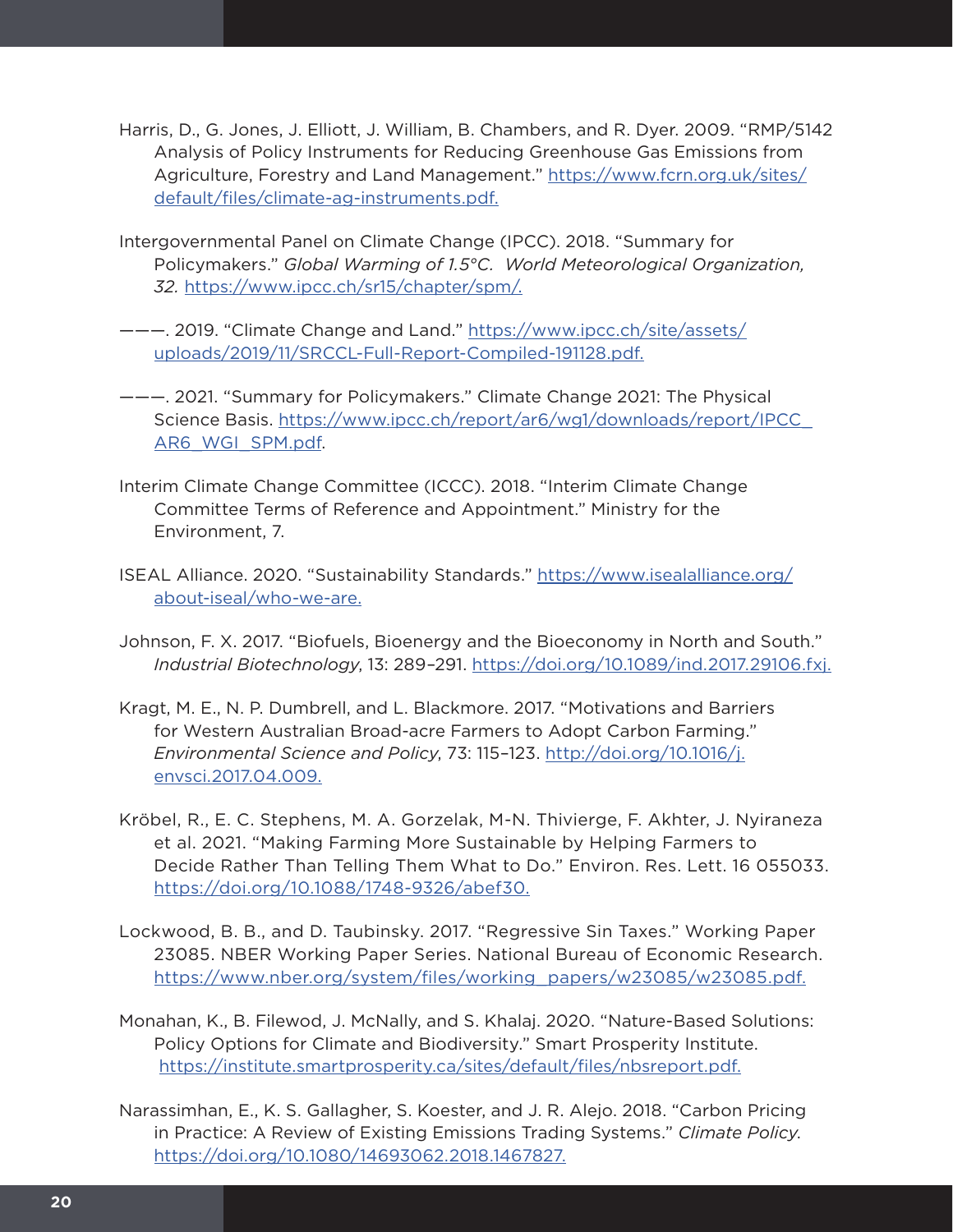- New Zealand Productivity Commission. 2018. "Low-Emissions Economy: Final Report," 588.
- Newton, P., and R. Benzeev. 2018. "The Role of Zero-deforestation Commitments in Protecting and Enhancing Rural Livelihoods." *Current Opinion in Environmental Sustainability*, 32: 126–133.<https://doi.org/10.1016/j.cosust.2018.05.023>.
- Niles, M. T., M. Brown, and R. Dynes. 2016. "Farmers' Intended and Actual Adoption of Climate Change Mitigation and Adaptation Strategies." *Climatic Change*, 135(2): 277–295. <http://doi.org/10.1007/s10584-015-1558-0>.
- Nkonya, E., W. Anderson, E. Kato, J. Koo, A. Mirzabaev, J. von Braun et al. 2015. "Global Cost of Land Degradation." In *Economics of Land Degradation and Improvement – A Global Assessment for Sustainable Development*, E. Nkonya, A. Mirzabaev, and J. von Braun, eds. Cham, Switzerland: Springer International Publishing, 117–165. [https://doi.org/10.1007/978-3-319-19168-3\\_6](https://doi.org/10.1007/978-3-319-19168-3_6).
- Nkonya E., A. Mirzabaev, and J. von Braun. 2016. "Economics of Land Degradation and Improvement: An Introduction and Overview." In *Economics of Land Degradation and Improvement – A Global Assessment for Sustainable Development*, E. Nkonya, A. Mirzabaev, and J. von Braun, eds. Cham, Switzerland: Springer International Publishing,. 1–14.
- Nkonya, E., J. von Braun, A. Mirzabaev, Q. B. Le, H.Y. Kwon, and O. Kirui. 2013. "Economics of Land Degradation Initiative: Methods and Approach for Global and National Assessments." ZEF – Discussion Papers on Development Policy No. 183, 41.<https://doi.org/10.2139/ssrn.2343636>.
- Nordstrom, O., and B. Swallow. 2012. "Effectively Turning Knowledge to Action: Agriculture's Adoption of Alberta's Carbon Offset Protocols." University of Alberta School of Business and Department of Resource Economics and Environmental Sociology. [https://learnnetwork.ualberta.ca/learnnetwork/](https://learnnetwork.ualberta.ca/learnnetwork/wp-content/uploads/sites/70/2018/07/Poster-06-2012_Nordstrom-Swallow.pdf?ver=2016-06-14-112253-093) [wp-content/uploads/sites/70/2018/07/Poster-06-2012\\_Nordstrom-Swallow.](https://learnnetwork.ualberta.ca/learnnetwork/wp-content/uploads/sites/70/2018/07/Poster-06-2012_Nordstrom-Swallow.pdf?ver=2016-06-14-112253-093) [pdf?ver=2016-06-14-112253-093.](https://learnnetwork.ualberta.ca/learnnetwork/wp-content/uploads/sites/70/2018/07/Poster-06-2012_Nordstrom-Swallow.pdf?ver=2016-06-14-112253-093)
- Ontario Ministry of Agriculture, Food and Rural Affairs (OMAFRA). 2018. "New Horizons: Ontario's Agricultural Soil Health and Conservation Strategy." <http://www.omafra.gov.on.ca/english/landuse/soil-strategy.htm>.
- Organisation for Economic Co-operation and Development (OECD). 2015. *Climate Change Risks and Adaptation: Linking Policy and Economics*. Paris: OECD Publishing.<http://dx.doi.org/10.1787/9789264234611-en>.
- Pendrill, F., M. Persson, J. Godar, and T. Kastner. 2019. "Deforestation Displaced: Trade in Forest-risk Commodities and the Prospects for a Global Forest Transition." Environ. Res. Lett. 14 (5). [https://doi.org/10.1088/1748-9326/](https://doi.org/10.1088/1748-9326/ab0d41) [ab0d41.](https://doi.org/10.1088/1748-9326/ab0d41)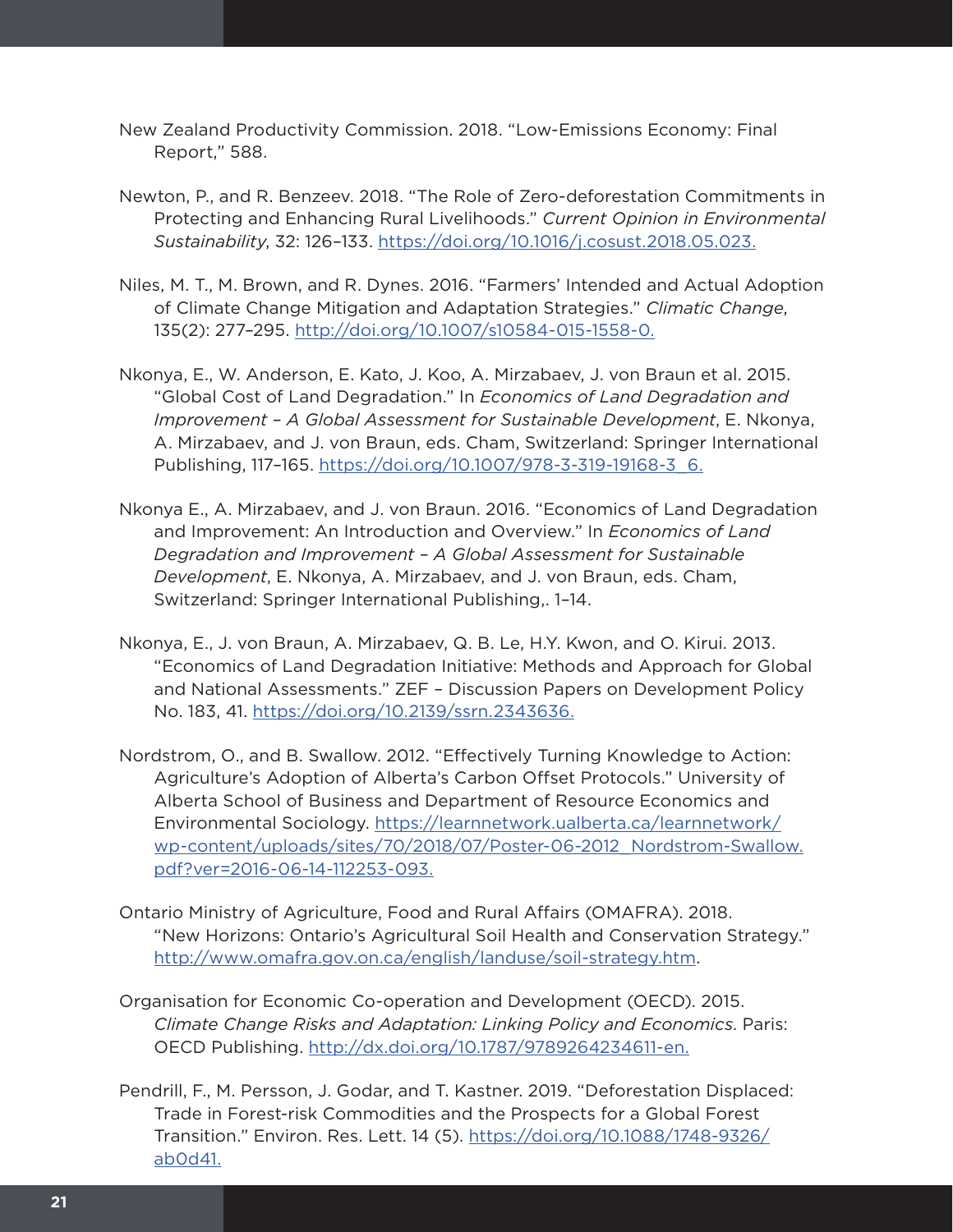- Petz, S. 2021. "Manitoba Will Still Push Forward With Carbon Tax Challenge Despite Supreme Court Ruling." CBC. [https://www.cbc.ca/news/canada/manitoba/](https://www.cbc.ca/news/canada/manitoba/brian-pallister-manitoba-carbon-tax-supreme-court-1.5963884) [brian-pallister-manitoba-carbon-tax-supreme-court-1.5963884](https://www.cbc.ca/news/canada/manitoba/brian-pallister-manitoba-carbon-tax-supreme-court-1.5963884).
- Population and Development Review. 2019. "Selected Results of the 2019 UN World Population Projections." 2019. *Population and Development Review*, 45(3): 689–694. [https://doi.org/10.1111/padr.12288.](https://doi.org/10.1111/padr.12288)
- Priefer, C., J. Jörissen, and O. Frör. 2017. "Pathways to Shape the Bioeconomy." *Resources*, 6 (10). <https://doi.org/10.3390/resources6010010>.
- Roelfsema, M., M. den Elzen, N. Höhne, A. F. Hof, N. Braun, H. Fekete et al. 2014. "Are Major Economies on Track to Achieve Their Pledges for 2020? An Assessment of Domestic Climate and Energy Policies." *Energy Policy*, 67:781–796.
- Roelfsema, M., H. L. van Soest, M. Harmsen, D. P. van Vuuren, C. Bertram, M. den Elzen et al. 2020. "Taking Stock of National Climate Policies to Evaluate Implementation of the Paris Agreement." *Nature Communications*, 11(1). doi:10.1038/s41467-020-15414-6.
- Scarlat, N., and J-F. Dallemand. 2011. "Recent Developments of Biofuels/Bioenergy Sustainability Certification: A Global Overview." *Energy Policy*, 39: 1630–1646. [https://doi.org/10.1016/J.ENPOL.2010.12.039.](https://doi.org/10.1016/J.ENPOL.2010.12.039)
- Solazzo, R., M. Donati, L. Tomasi, and F. Argini. 2016. "How Effective is Greening Policy in Reducing GHG Emissions in Agriculture? Evidence from Italy." *Science of the Total Environment*, 573: 1115–1124. [https://doi.org/10.1016/j.](https://doi.org/10.1016/j.scitotenv.2016.08.066) [scitotenv.2016.08.066](https://doi.org/10.1016/j.scitotenv.2016.08.066).
- Stattman, S., A. Gupta, L. Partzsch, and P. Oosterveer. 2018. "Toward Sustainable Biofuels in the European Union? Lessons from a Decade of Hybrid Biofuel Governance." *Sustainability*, 10(11): 4111. [https://doi.org/10.3390/su10114111.](https://doi.org/10.3390/su10114111)
- Swallow, B. M., and T. W. Goddard. 2013. "Value Chains for Bio-carbon Sequestration Services: Lessons from Contrasting Cases in Canada, Kenya and Mozambique." *Land Use Policy*, 31: 81–89. [http://doi.org/10.1016/j.](http://doi.org/10.1016/j.landusepol.2012.02.002) [landusepol.2012.02.002.](http://doi.org/10.1016/j.landusepol.2012.02.002)
- Weersink, A., J. Livernois, J. F. Shogren, J. S. Shortle. 1998. "Economic Instruments and Environmental Policy in Agriculture." *Canadian Public Policy*, vol. 14, 3. [http://qed.econ.queensu.ca/pub/cpp/Sept1998/Weersink.pdf.](http://qed.econ.queensu.ca/pub/cpp/Sept1998/Weersink.pdf)
- Wilkes, A., A. Reisinger, E. Wollenberg, and S. Van Dijk. 2017. "Measurement, Reporting and Verification of Livestock GHG Emissions by Developing Countries in the UNFCCC: Current Practices and Opportunities for Improvement." CCAFS Rep. No. 17.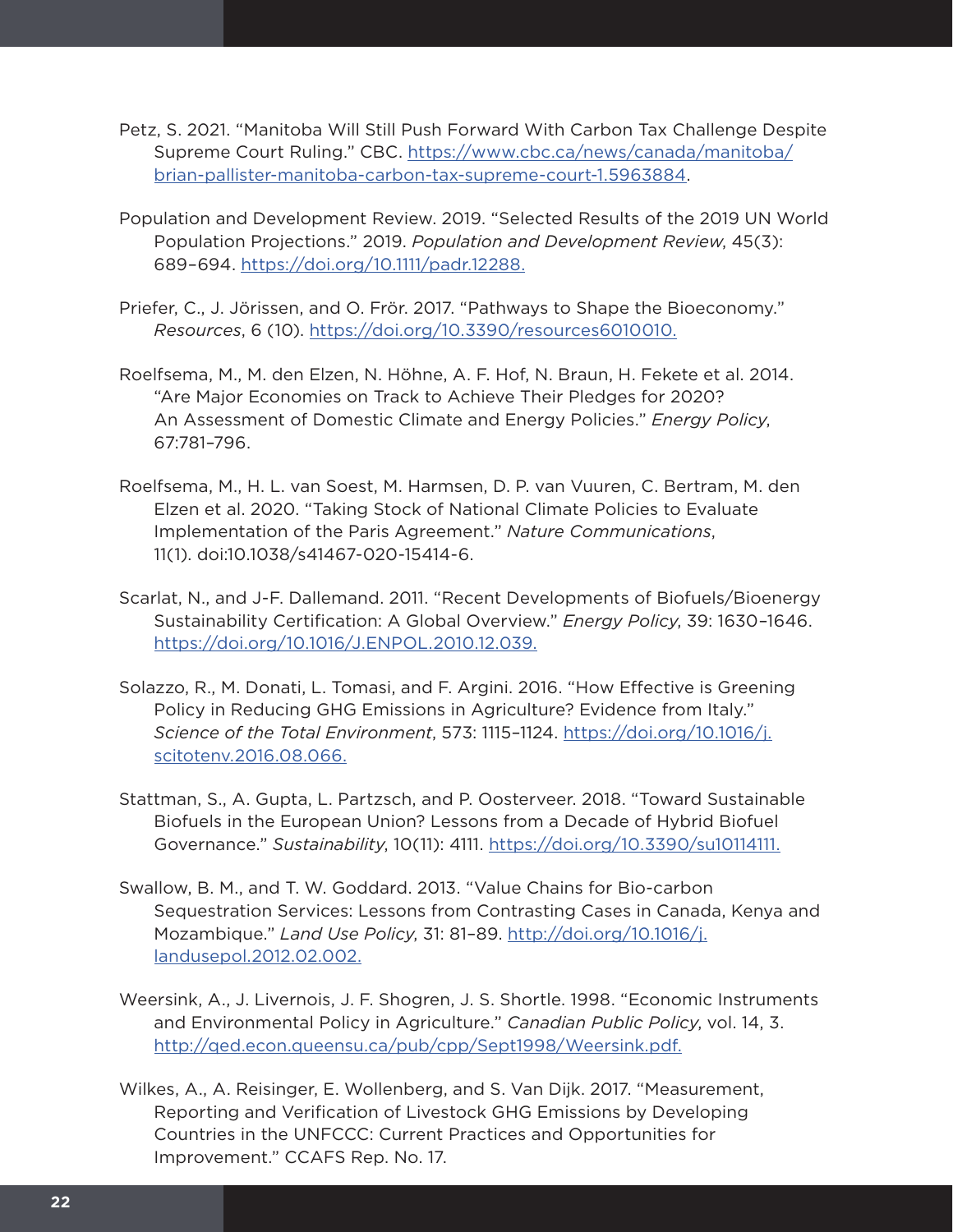#### **About the Authors**

**Ymène Fouli** grew up in Tunisia where she studied georesources and environmental engineering. She later attended graduate school in Scotland and in the USA where she taught and conducted research in soil science. She continued with research in nutrient management and animal farming in Maryland and Saskatchewan, and later joined a consulting firm in Alberta as an environmental scientist and project manager. She currently consults independently on water and soil quality, watershed management, and climate change.

**Margot Hurlbert's** research focuses on governance and climate change, energy and water; interrogating laws, policies and practices that will address both the problem of climate change and adaptation, and mitigation to the changing climate. She has participated in and led research projects focusing on aspects of governance including energy, water, agricultural producer livelihoods, drought, and flood. Hurlbert also serves as a Coordinating Lead Author, Contributing Author and Review Editor for the Intergovernmental Panel for Climate Change.

**Roland Kröbel** hails from Germany and has a BSc in Organic Farming. He switched direction to Environmental Systems Analysis for his MSc, only to return to agriculture with his PhD which focused on simulating greenhouse gas emissions. Since then, he has been leading the Holos model science program, a software application developed for Canadian farmers to test the influence of their management choices on their farm's greenhouse gas budget.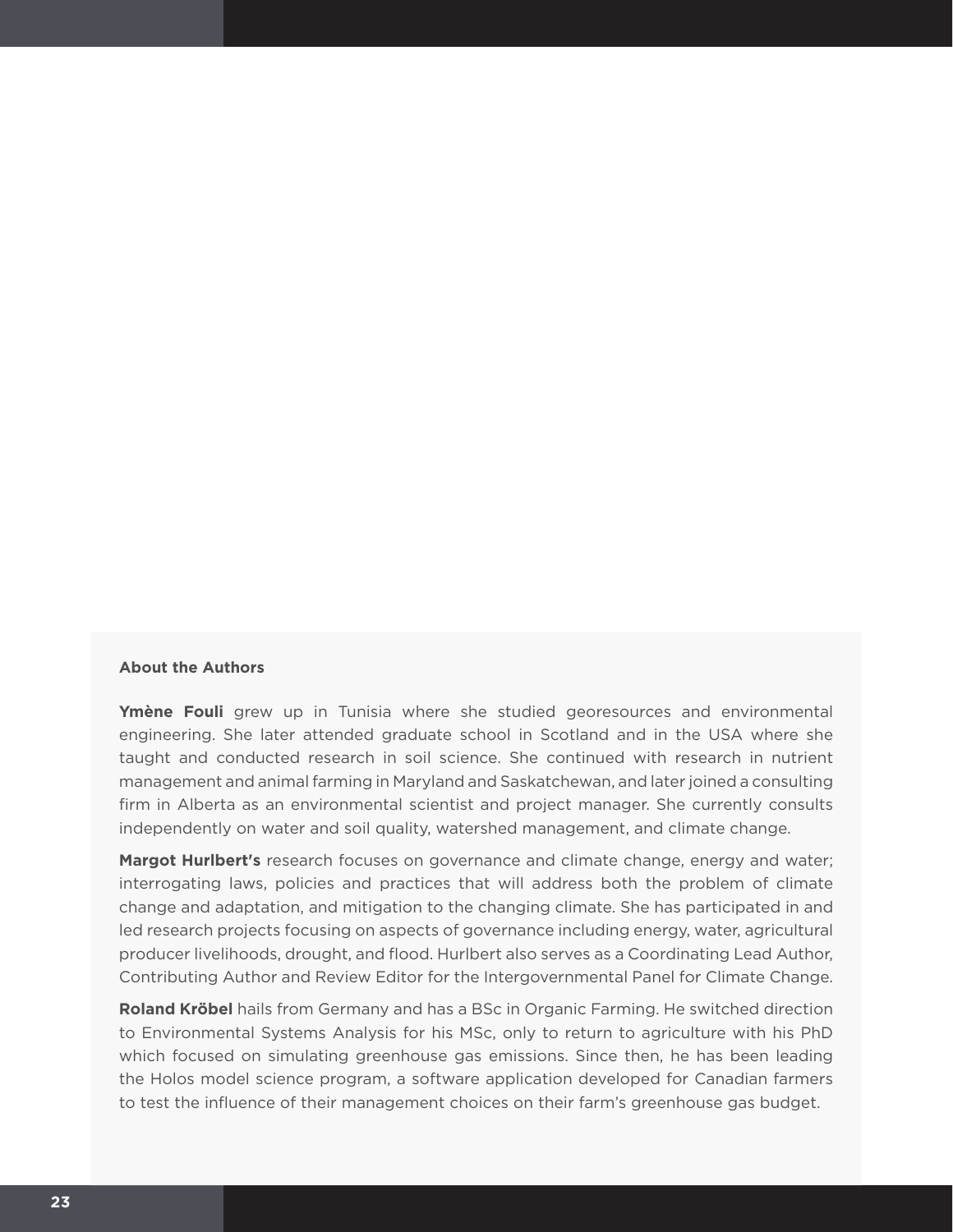#### **ABOUT THE SCHOOL OF PUBLIC POLICY**

The School of Public Policy has become the flagship school of its kind in Canada by providing a practical, global and focused perspective on public policy analysis and practice in areas of energy and environmental policy, international policy and economic and social policy that is unique in Canada.

The mission of The School of Public Policy is to strengthen Canada's public service, institutions and economic performance for the betterment of our families, communities and country. We do this by:

- *Building capacity in Government* through the formal training of public servants in degree and non-degree programs, giving the people charged with making public policy work for Canada the hands-on expertise to represent our vital interests both here and abroad;
- *Improving Public Policy Discourse outside Government* through executive and strategic assessment programs, building a stronger understanding of what makes public policy work for those outside of the public sector and helps everyday Canadians make informed decisions on the politics that will shape their futures;
- *Providing a Global Perspective on Public Policy Research* through international collaborations, education, and community outreach programs, bringing global best practices to bear on Canadian public policy, resulting in decisions that benefit all people for the long term, not a few people for the short term.

The School of Public Policy relies on industry experts and practitioners, as well as academics, to conduct research in their areas of expertise. Using experts and practitioners is what makes our research especially relevant and applicable. Authors may produce research in an area which they have a personal or professional stake. That is why The School subjects all Research Papers to a double anonymous peer review. Then, once reviewers comments have been reflected, the work is reviewed again by one of our Scientific Directors to ensure the accuracy and validity of analysis and data.

#### **The School of Public Policy**

University of Calgary, Downtown Campus 906 8th Avenue S.W., 5th Floor Calgary, Alberta T2P 1H9 Phone: 403 210 3802

#### **DISTRIBUTION**

Our publications are available online at www.policyschool.ca.

#### **DISCLAIMER**

The opinions expressed in these publications are the authors' alone and therefore do not necessarily reflect the opinions of the supporters, staff, or boards of The School of Public Policy.

#### **COPYRIGHT**

Copyright © Fouli, Hurlbert, Kröbel 2022. This is an open-access paper distributed under the terms of the Creative Commons license [CC BY-NC](https://creativecommons.org/licenses/by-nc/4.0/)  [4.0](https://creativecommons.org/licenses/by-nc/4.0/), which allows non-commercial sharing and redistribution so long as the original author and publisher are credited.

#### **ISSN**

ISSN 2560-8312 The School of Public Policy Publications (Print) ISSN 2560-8320 The School of Public Policy Publications (Online) **DATE OF ISSUE** May 2022

#### **MEDIA INQUIRIES AND INFORMATION**

For media inquiries, please contact Morten Paulsen at 403-220-2540. Our web site, www.policyschool.ca, contains more information about The School's events, publications, and staff.